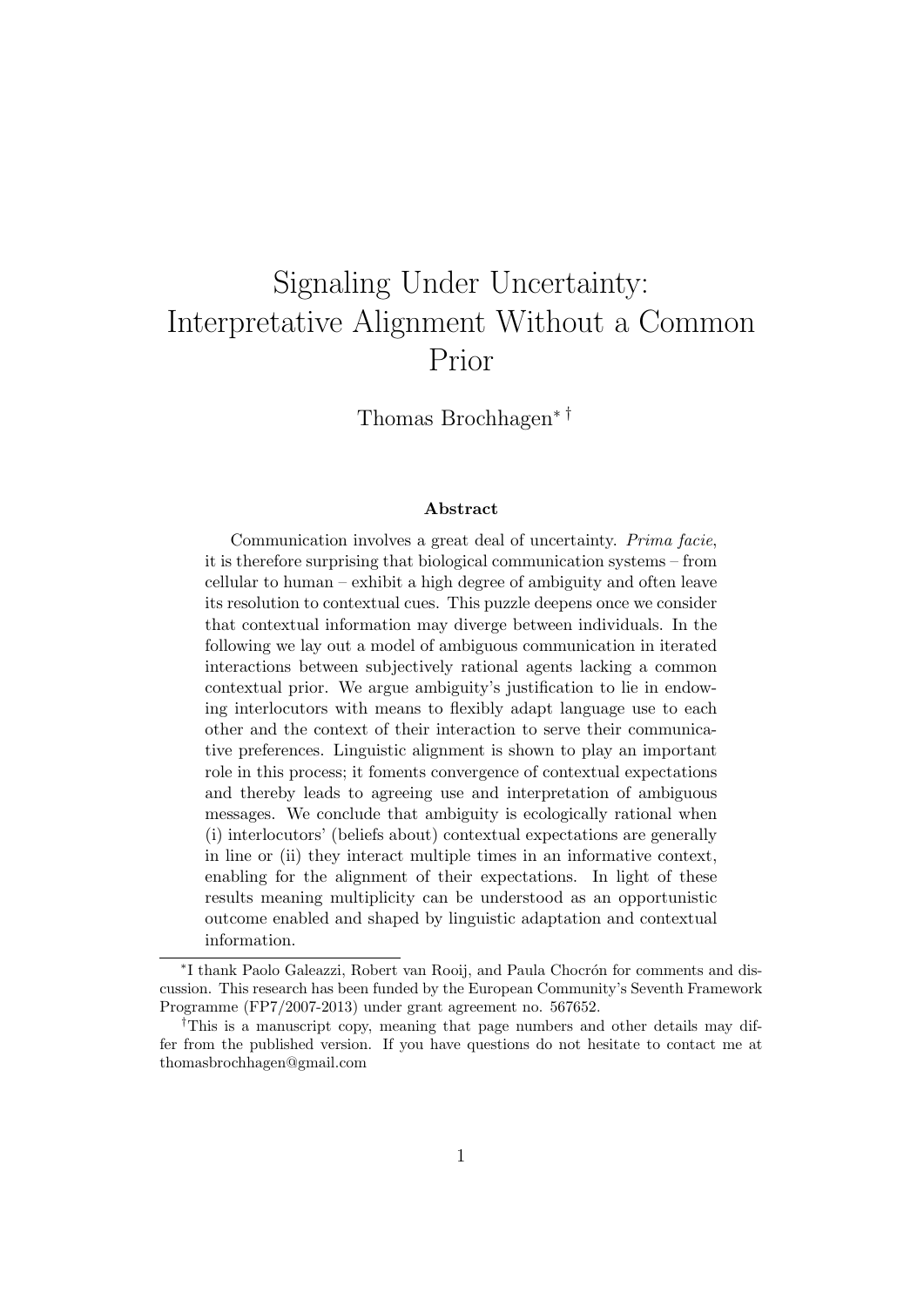### 1 Meaning multiplicity in communication

In principle, speakers can draw from a large and virtually inexhaustive pool of alternatives to convey a state of affairs. We can refer to an entity as Donald Trump, as the forty-fifth president of the United States, or simply as that guy. Similarly, we may say bank rather than financial institute, bat rather than baseball club, superfluous hair remover rather than remover of superfluous hair, or thing instead of any of the aforementioned. When the primary goal is information transfer, the linguistic choices of speakers are chiefly constrained by whether their interlocutors will be able to infer this information as intended. Why and when, then, would a speaker opt for a more ambiguous expression over one that is less ambiguous?

The diverse nature of these examples illustrates the overall issue to be addressed: From cellular signals to those employed by meerkats and baboons, biological signaling is rife with meaning multiplicity [\(Greenough et al.](#page-25-0) [1998,](#page-25-0) Arnold and Zuberbühler [2006,](#page-21-0) [Santana](#page-26-0) [2014\)](#page-26-0). Natural languages are no exception. Prima facie, this fact may be qualified as puzzling, if not as downright indicative for a lack of communicative efficiency in their design [\(Chomsky](#page-23-0) [2002;](#page-23-0) [2008\)](#page-23-1). Ambiguity avoidance has an intuitive appeal as the association of multiple meanings with a single expression can give rise to uncertainty in interpretation. Consequently, unambiguous languages may be argued to be better suited for communication. This idea has prominently figured in investigations on the emergence of signaling systems, where an emerging system is standardly evaluated against the ideal of one-to-one form-meaning mappings (e.g., [Lewis](#page-25-1) [1969,](#page-25-1) [Steels](#page-27-0) [1998,](#page-27-0) [Skyrms](#page-27-1) [2010;](#page-27-1) see [Spike et al.](#page-27-2) [2016](#page-27-2) for a recent review). Notwithstanding, a number of investigations have argued for functional advantages of meaning multiplicity. It allows for smaller vocabularies [\(Santana](#page-26-0) [2014\)](#page-26-0), greater signal compression [\(Juba et al.](#page-25-2) [2011\)](#page-25-2), for the reuse of forms that are easier to produce or parse [\(Piantadosi et al.](#page-26-1) [2012,](#page-26-1) [Dautriche](#page-23-2) [2015,](#page-23-2) [van Rooij and Sevenster](#page-26-2) [2006\)](#page-26-2), the partition of large semantic spaces [\(O'Connor](#page-26-3) [2015\)](#page-26-3), coordination on nonlexicalized meaning [\(Brochhagen](#page-23-3) [2015\)](#page-23-3), and deception in non-cooperative communication [\(Crawford and Sobel](#page-23-4) [1982\)](#page-23-4). In most of these accounts the exploitation of contextual information plays a central role. The argument is simple: The information provided by context needs not be codified in a signal. As a consequence, ambiguous languages are more compressed or enable for a more optimal reuse of their inventory than unambiguous counterparts while transmitting information as faithfully.

A complication ignored by this justification is that the gain attained from contextual information is not necessarily cashed out in situations in which it varies across agents. Once a divergence of subjective contextual information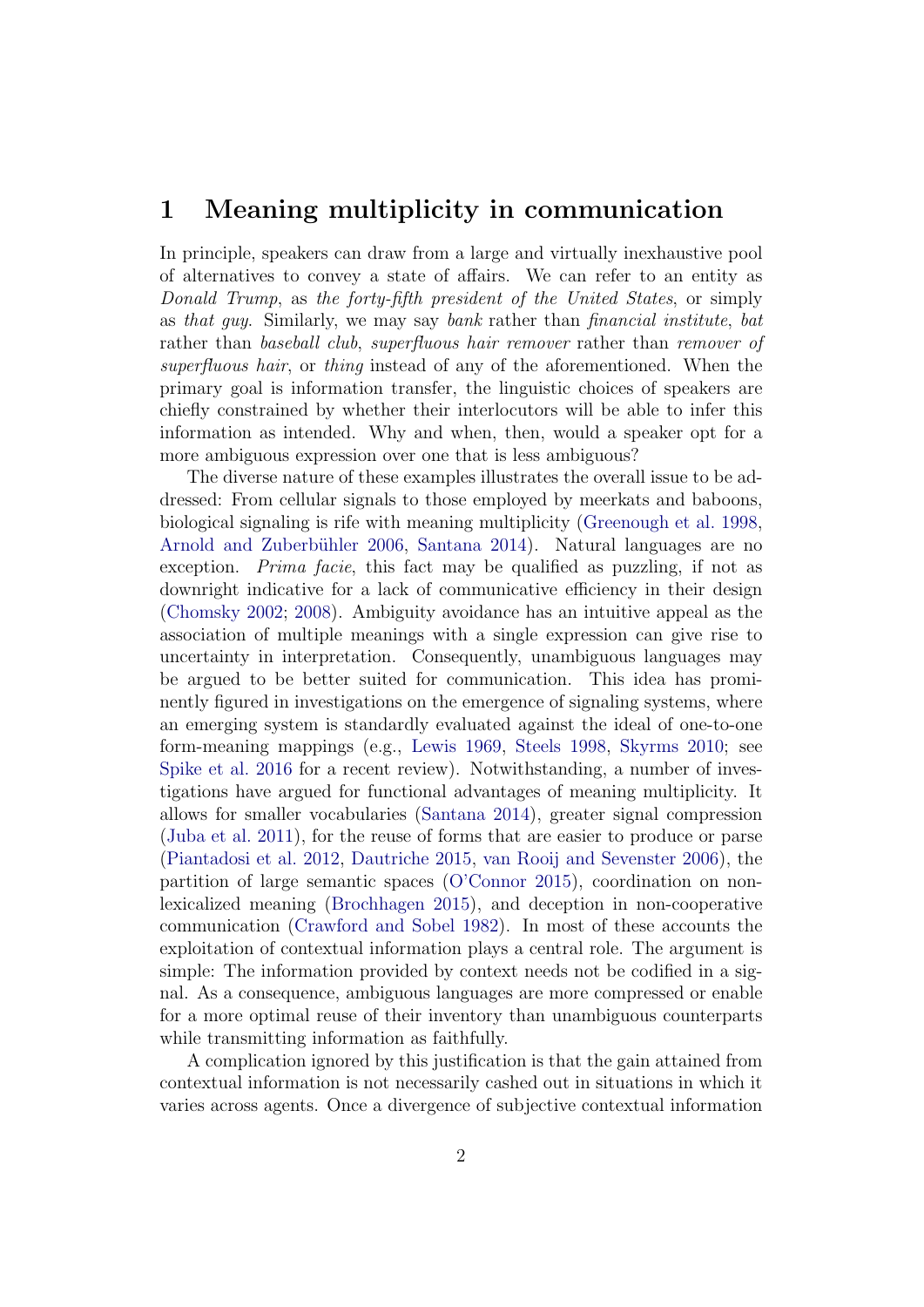is admitted it remains to be shown what the consequences of meaning multiplicity are in cooperative communication without imposing a bottleneck on a language's inventory size (cf. [Crawford and Sobel](#page-23-4) [1982,](#page-23-4) [O'Connor](#page-26-3) [2015\)](#page-26-3). Furthermore, even if the assumption of a common contextual prior were justified, it is not clear how it may come about nor how it relates to the context itself. We take up these challenges by analyzing ambiguous communication in iterated interactions without a common contextual prior. To this end, we put forward a game theoretic model that couches simple adaptive dynamics in rational language use [\(Frank and Goodman](#page-24-0) [2012,](#page-24-0) Franke and Jäger [2014\)](#page-24-1), combining mutual reasoning with pragmatic uncertainty. Our main goal is twofold. First, we set out to investigate the conditions under which meaning multiplicity is advantageous by going beyond static approaches and by decoupling context from its subjective perception. Second, we seek to further our understanding of the consequences of linguistic alignment by analyzing how the interplay of context, subjective contextual expectations and iterated interactions shapes (un)ambiguous language use.

We proceed as follows. Section [2](#page-2-0) lays out our main assumptions together with the core model we employ to characterize communication under pragmatic uncertainty. Section [3](#page-10-0) showcases the model's main predictions and explores the consequences of possible refinements, as well as those that follow from environmental constraints. We critically assess our main findings and possible shortcomings in section [4](#page-17-0) and conclude in section [5.](#page-21-1)

## <span id="page-2-0"></span>2 Ambiguous signaling through pragmatic inference

In linguistics it is common to distinguish different types of meaning multiplicity based on syntactic, phonetic, graphemic, or semantic criteria. We take a decision-theoretic point of view under which the relevant distinction instead concerns whether or not communicative success hinges on the discrimination of interpretations associated with the same form. That is, whether an expression requires its addressee to settle for a particular interpretation over others – be it simplex or complex, and irrespective of the locus of its meaning multiplicity. While this conception is broad, it excludes notions such as vagueness, where an expression may have multiple precifications but (at least partially) successful interpretation does not hinge in teasing them apart (see, for example, [De Jaegher and van Rooij](#page-23-5) [2011,](#page-23-5) [Franke et al.](#page-24-2) [2011,](#page-24-2) [O'Connor](#page-26-4) [2014\)](#page-26-4). For the sake of brevity we will call this property ambiguity, as tacitly done so far.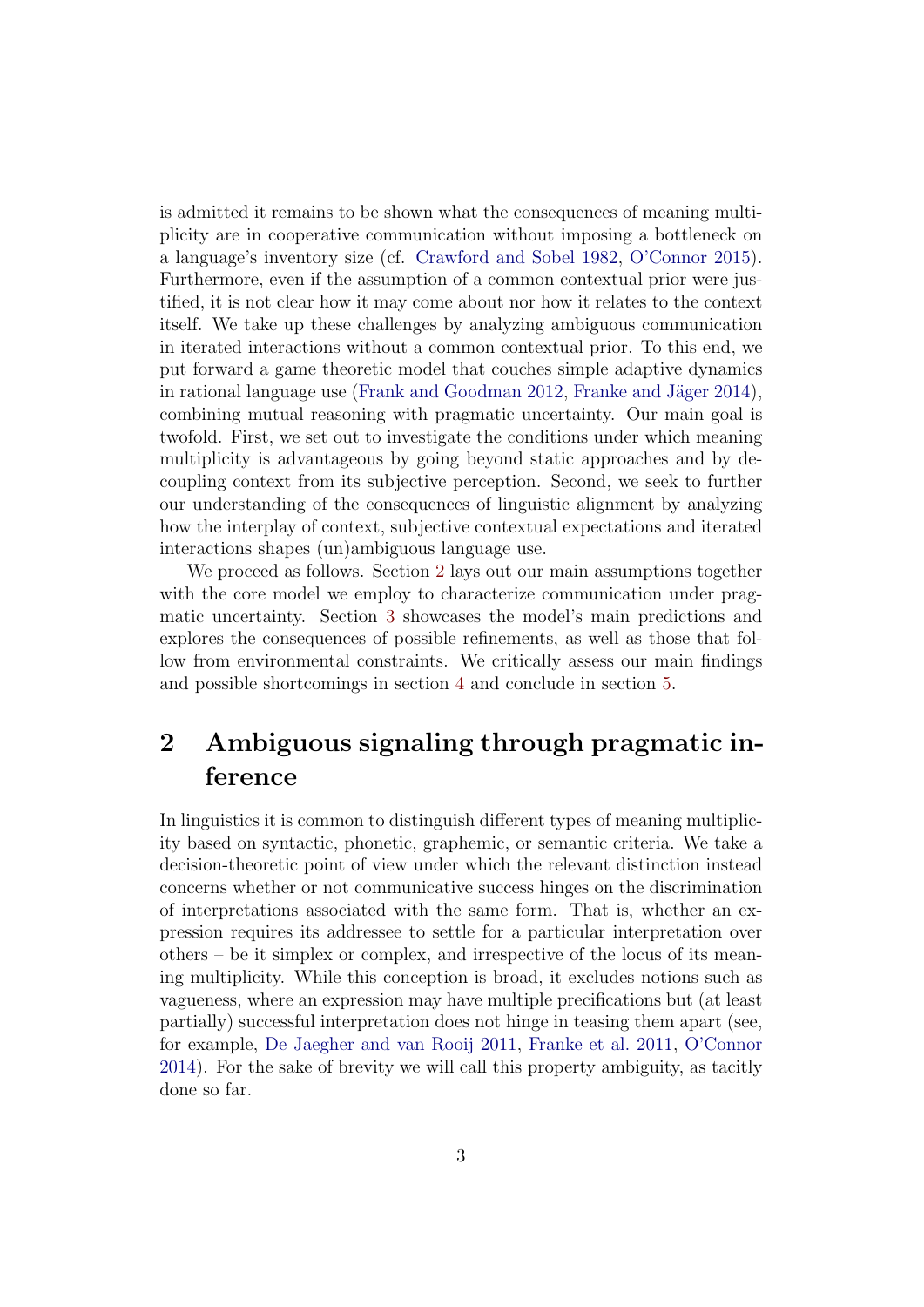We model language use to the effect that a speaker decides whether to send an ambiguous message based on her assumptions about her interlocutor's likely interpretation of it. That is, speakers gauge whether their addressees will be able to infer the intended meaning from an ambiguous message. If not, they may opt for a less ambiguous one to minimize the risk of misunderstanding. In turn, a hearer's interpretation will depend on her subjective expectations in a given context; the relative saliency of interpretations that are truth-conditionally compatible with the message used by the speaker. We construe such expectations as any source of information beyond an expression's literal meaning. These expectations make up an interlocutor's subjective prior over meanings. Among others, a prior may draw from the context in which communication takes place, general expectations of language use, or perceptual information. In short, it represents condensed information of the association strength with which an interpretation comes to mind [\(Franke](#page-24-3) [2009\)](#page-24-3).

The choice of expressions is further modulated by a speaker's preferences. For instance, she may prefer a polite but less clear expression over one that is more explicit, have particular stylistic predispositions, prefer shorter over longer expressions, or have preferences over matters such as the relative cognitive load of the retrieval of expressions. We will illustrate our predictions by assuming a speaker preference for brevity. As argued in the following, brevity is a plausible candidate for a preference shared across individuals and additionally has a bearing on domains central to our purpose: linguistic choice, dialogal adaptation, ambiguity and contextual predictability.

Brevity is often argued to be a rational speaker-oriented principle. It is posited, for instance, in [Grice'](#page-25-3)s [\(1975\)](#page-25-3) maxim of manner, [Horn'](#page-25-4)s [\(1984\)](#page-25-4) R-principle, and [Zipf'](#page-27-3)s [\(1949\)](#page-27-3) principle of least effort. The tension between ambiguity and brevity is explicit in the interaction between Grice's maxims of quantity – to be as but not more informative than required – and his manner (sub)maxims – to be brief but to avoid ambiguity. In dialog, message brevity has been reported to increase incrementally in iterated tasks [\(Clark and Wilkes-Gibbs](#page-23-6) [1986,](#page-23-6) [Motamedi et al.](#page-26-5) [2016,](#page-26-5) [Hawkins et al.](#page-25-5) [2017\)](#page-25-5). This provides some indirect evidence for speakers seeking to increase message compression when possible. In the case of word length, [Piantadosi et al.](#page-26-6) [\(2011\)](#page-26-6) report cross-linguistic evidence for its predictability based on contextual information, a prediction subsequently corroborated by [Mahowald et al.](#page-25-6) [\(2013\)](#page-25-6) in a behavioral study suggesting that this relation is a consequence of deliberate speaker choices (instead of a statistical effect of language use or word classes). That is, there is some support for the assumption that brevity interacts with contextual information and influences linguistic behavior. Furthermore, there is a wealth of evidence for a negative correlation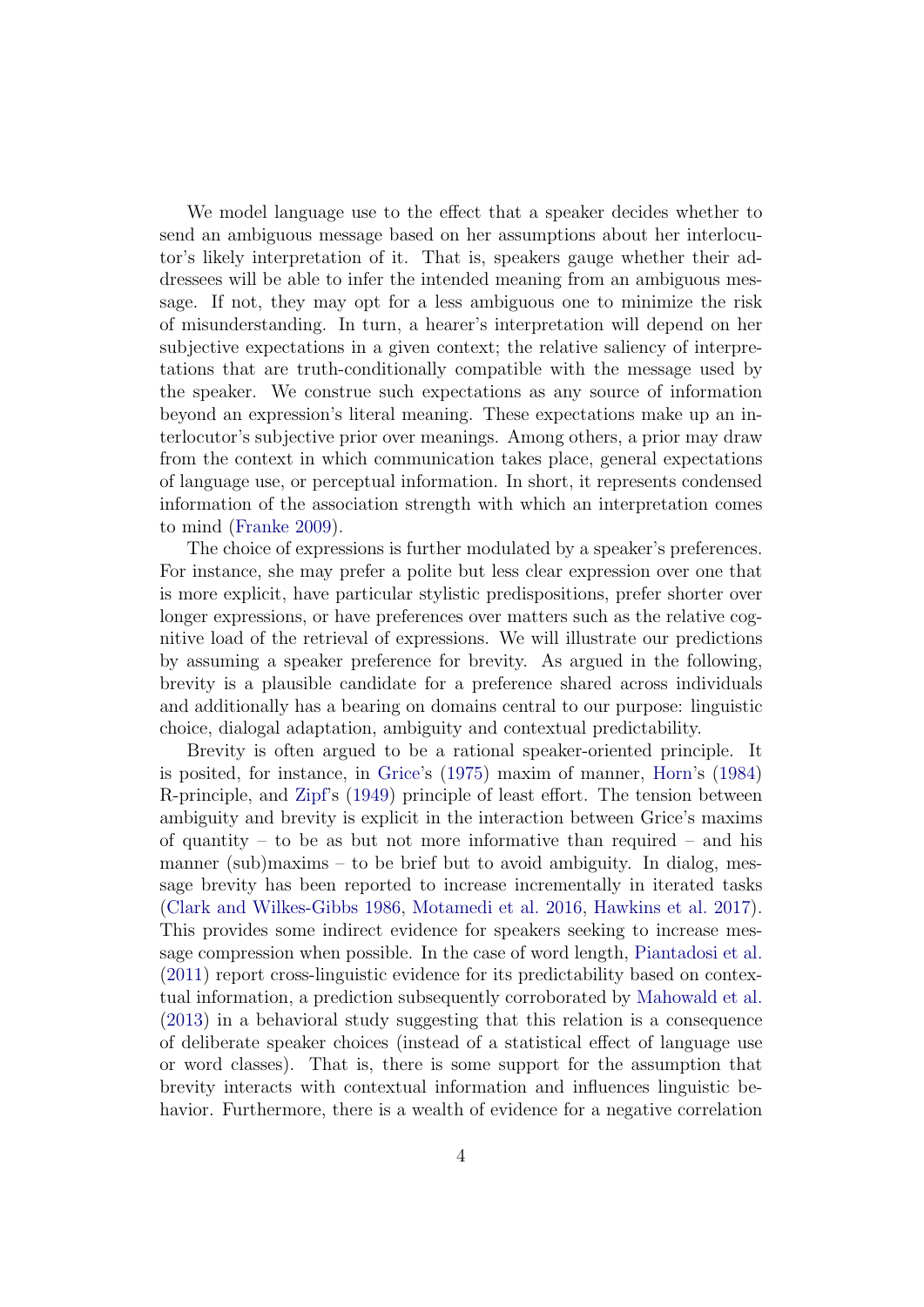between contextual predictability and the pronunciation length of phones and words (see [Brennan and Hanna](#page-23-7) [2009:](#page-23-7)§2.1, [Piantadosi et al.](#page-26-6) [2011,](#page-26-6) and references within).

The claim that ambiguity's risk is assessed through contextual rather than language internal factors has also received some empirical support (see [Ferreira](#page-24-4) [2008](#page-24-4) and [Wasow](#page-27-4) [2015](#page-27-4) for recent psycholinguistic overviews). Two main findings are relevant here. First, there is little evidence for the idea that ambiguity influences linguistic behavior to the extent that speakers always prefer unambiguous expressions over ambiguous ones. This is contrary to the idea that ambiguity avoidance exerts a strong influence on speakers' choices, as phrased in the introduction. Second, while no conclusive evidence for this kind of avoidance has been found, [Ferreira et al.](#page-24-5) [2005](#page-24-5) do report a tendency for the avoidance of ambiguity in naming tasks in situations in which a disambiguated reading still applied to multiple objects. For example, subjects presented with multiple baseball bats of different sizes avoided the plain label bat to name one of them. The same degree of avoidance was not registered when the naming target was a baseball bat but a bat of the zoological kind was also present. A possible rationalization of this difference is that speakers may expect meaning multiplicity rooted in language to be manageable whereas more information is supplied when context typically would not lend sufficient support to a single interpretation  $-$  as is the case when a label applies to multiple objects of the same kind. As we argue in the following: for ambiguity to be advantageous meanings attached to a single form should generally appear in contrasting contexts to safeguard understanding. That is, they should appear in contexts in which priors sufficiently favor one interpretation over the other. An expectation that the addressee will be able to resolve ambiguity may conversely not be warranted when the risk of misunderstanding stems from atypical or language external factors. Additionally, the choice of less ambiguous labels may be fueled by the addressee being unknown to the speaker, as in Ferreira et al.'s task.

We make three main assumptions drawing from the above. First, speakers have preferences over messages. Second, priors are representations of subjective a priori meaning saliency. Third, interlocutors engage in mutual reasoning about rational language use. In particular, speakers reason about their interlocutors' contextual expectations in order to gauge whether a message will be understood as intended.

Preliminaries. Communication is represented as a signaling game between two players; a sender and a receiver [\(Lewis](#page-25-1) [1969\)](#page-25-1). The sender's aim is to communicate a state of affairs  $s \in S$  by sending a message  $m \in M$ . In turn,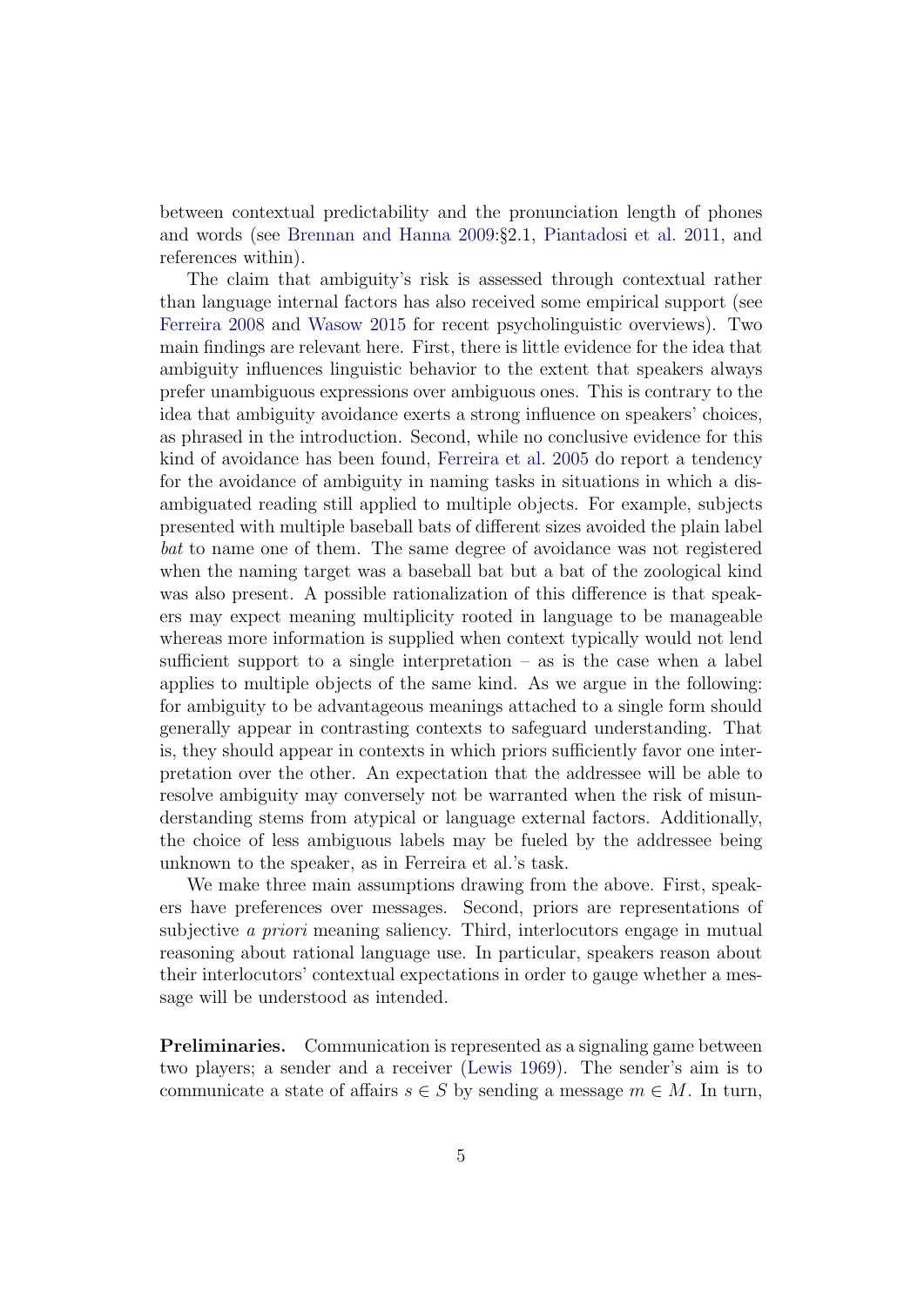the receiver's task is to interpret the message. An interaction's outcome accordingly depends on whether the state was conveyed successfully.

A sender's inclinations over ways of expressing states of affairs is codified in a cost vector  $\vec{c}$ . Cost is inversely related to preference, and  $\vec{c}_i$  is the cost of  $m_i$ . For convenience, we sometimes write  $c(m_i)$  for the cost of message i. Subjective expectations in a given context are represented by a prior over states  $pr \in \Delta(S)$ , where  $pr^x$  is player x's prior. Importantly, players are uncertain about their interlocutor's prior. This uncertainty is captured by a distribution over priors,  $\mathscr{P} \in \Delta(pr)$ . Put differently,  $\mathscr{P}(pr)$  represents a player's belief about pr being her interlocutor's prior.

Signaling behavior. Sender and receiver reason about each other to inform their linguistic choices. Following previous models of rational language use this process of mutual reasoning is captured by a hierarchy over reason-ing types [\(Frank and Goodman](#page-24-0) [2012,](#page-24-0) Franke and Jäger [2014;](#page-24-1) [2016\)](#page-24-6). The bottom of the hierarchy, level 0, corresponds to literal signaling behavior. Literal language users do not reason about their interlocutors but simply produce/comprehend according to their preferences/expectations and their language's semantics. Player x's literal receiver and sender behavior is given in  $(1)$  and  $(2)$ .

$$
\rho^0(s|m, pr^x) \propto L(s, m)pr^x(s); \tag{1}
$$

<span id="page-5-1"></span><span id="page-5-0"></span>
$$
\sigma^0(m|s) \propto L(s,m) - c(m),\tag{2}
$$

where  $L$  is a lexicon that maps state-message pairs to the Boolean truthvalue of the message in that state. A minimal lexicon fragment that makes the choice between ambiguous messages over unambiguous ones precise is one with three messages and two states, where  $L(s_1, m_1) = 1 = L(s_2, m_2)$ ,  $L(s_1, m_3) = 1 = L(s_2, m_3)$ , and all other state-message pairings are false. Put into words, in L message  $m_1$  is exclusively true of state  $s_1$ ,  $m_2$  only of  $s_2$ , and  $m_3$  is ambiguous between these two states. Speakers of L therefore need not use ambiguous  $m_3$  but may nevertheless choose to do so. Furthermore, let us assume that  $m_3$  is shorter and thereby preferred over  $m_1$  and  $m_2$ ;  $c(m_3) < c(m_1)$  and  $c(m_3) < c(m_2)$ . Ambiguous  $m_3$  is more risky to use than either alternative because it is semantically associated with both states. Our initial question can therefore be recast as asking under which conditions the risk incurred by the use of preferred  $m_3$  undercuts the benefit of safe unambiguous communication using only  $m_1$  and  $m_2$ .

The tension of a sender wanting to uphold her preferences as much as possible while taking the, possibly diverging, expectations of her interlocutor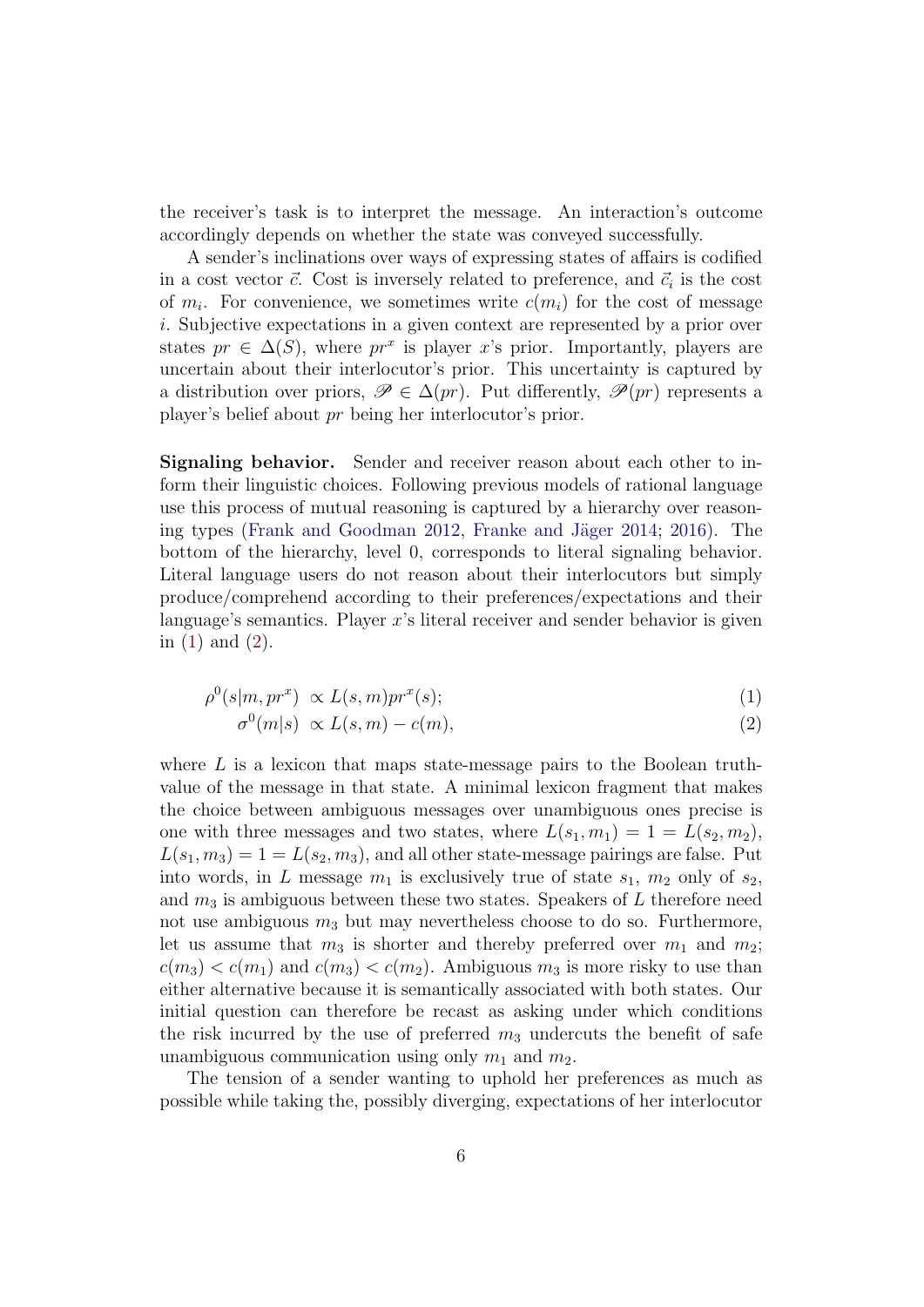into consideration arises when higher reasoning types of level  $n + 1$  are considered. As in other models of rational language use, these types behave rationally according to the expected behavior of a level n interlocutor. A more flexible alternative is for players to have beliefs about their interlocutors' level of sophistication and for choice probabilities to be derived from these beliefs (see, e.g., [Camerer et al.](#page-23-8) [2004\)](#page-23-8). The assumption that players believe their interlocutor to be exactly one level less sophisticated than themselves is first and foremost made for simplicity, but has also been shown to succeed in predicting various attested linguistic patterns (see [Goodman and Frank](#page-25-7) [2016](#page-25-7) for a recent overview). Ultimately, this issue is empirical. For the time being we opt for a simpler and to our mind more perspicuous model while bounding agents' reasoning to a low degree of sophistication: level 1. This minimal degree of mutual reasoning suffices to associate  $m_3$  with a salient state under suitable conditions (when the receiver's prior, respectively, the sender's beliefs about it, are informative enough).

Our departure from the standard approach concerns the behavior of the sender, who, instead of using her own prior to anticipate the receiver's behavior, employs her beliefs about the receiver's prior  $\mathscr{P}$ . Letting  $\theta$  codify the parameters of pr, the level [1](#page-6-0) behavior of player x is then given by:

$$
\rho^1(s|m, pr^x) \propto \exp(\lambda \frac{\sigma^0(m|s)pr^x(s)}{\sum_{s'} \sigma^0(m|s')pr^x(s')});\tag{3}
$$

<span id="page-6-1"></span>
$$
\sigma^1(m|s,\mathscr{P}) \propto \exp(\lambda((\int \mathscr{P}(\theta)\rho^0(s|m,\theta)d\theta) - c(m))), \tag{4}
$$

where  $\lambda$  is a rationality parameter,  $\lambda \geq 0$  [\(Luce](#page-25-8) [1959,](#page-25-8) [Sutton and Barto](#page-27-5) [1998\)](#page-27-5). As  $\lambda$  increases so does the agents' tendency to maximize expected utility (see below for details). For a sender this means that messages judged to have a high probability of being understood that are of low cost are increasingly prioritized over low success and/or high cost ones. In the case of receivers, states true of a message that are favored by their prior are more likely to be inferred over less expected or false ones.

The behavior of speakers of level 1 given in [\(4\)](#page-6-1) corresponds to the quantal best response to a belief-weighted level 0 hearer. The latter is derived from the domain of  $\mathscr{P}$ , a set of possible receiver priors, with weights according to the sender's belief in them as corresponding to the actual prior of the

$$
\sigma^1(m|s, \mathscr{P}) \propto \exp(\lambda((\sum_{pr} \mathscr{P}(pr)\rho^0(s|m, pr)) - c(m))).
$$

<span id="page-6-0"></span><sup>&</sup>lt;sup>1</sup>Alternatively, when considering a finite subset of  $\mathscr{P}$ 's domain: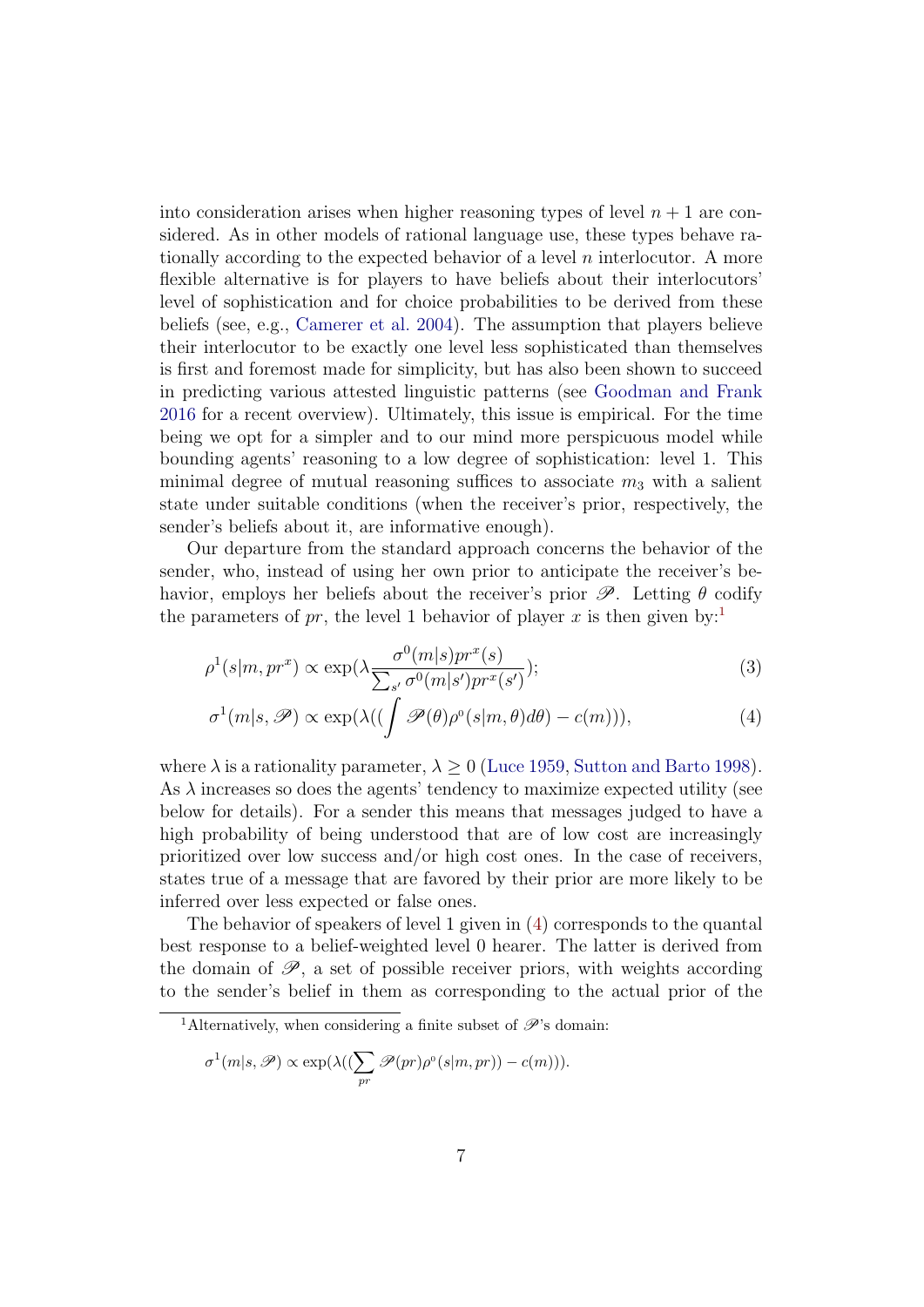hearer. This proposal is conservative in that it retains the predictions made by previous models of rational language use when the prior is (believed to be) common. This situation is given when  $\mathscr P$  is degenerate, ruling out all but the speaker's own prior. Importantly, it can additionally capture situations in which the sender is either uncertain about her interlocutor's expectations, or is certain but believes that it differs from her own. Such situations can arise in a number of ways but behaviorally boil down to a speaker's increased tendency to use safer messages when uncertain, or to use messages in a way that might go against her own prior but be in line with her beliefs about her addressee's prior, respectively. Reasoning beyond level 1 would allow for further variability in receiver behavior depending on her beliefs about the sender's beliefs, and vice-versa for the sender. However, as noted above, we do not make use of such additional layers of complexity here.

For illustratory purposes, let us assume that there are only two distributions in the support of  $\mathscr{P}$ . For example,  $pr_i(s_1) = 0.9 = pr_i(s_2)$ . The prior  $pr_i$  strongly favors state  $s_1$  over  $s_2$ , and vice-versa for  $pr_j$ . Furthermore, let interlocutors tend to maximize expected utility (high  $\lambda$ ), rendering their behavior more deterministic, and assume that the lexicon and the cost-induced order over messages is as above. While there is a gamut of possible speaker behaviors that arise from an interaction between  $\mathscr P$  and the concrete values assigned to  $\lambda$  and  $\vec{c}$ , there are three general cases of interest. The first is given by  $\mathscr P$  assigning high probability to  $pr_i$ . In this case, ambiguous  $m_3$ is sent in  $s_1$  to maximize expected utility. Since the receiver is assumed to expect  $s_1$ ,  $m_3$  is judged to be risky in  $s_2$ . Consequently, unambiguous  $m_2$  is sent in  $s_2$  instead. The second case, in which high probability is assigned to  $pr_j$ , is the opposite of the first:  $m_3$  is sent in  $s_2$  but not in  $s_1$ , where  $m_1$  is sent instead. Lastly, the sender may be uncertain about the receiver's prior, reflected, for example, by uniform  $\mathscr{P}$ . In this case, the speaker will opt for the safe strategy of sending  $m_1$  in  $s_1$  and  $m_2$  in  $s_2$ .

Communicative success. After an interaction players receive a payoff depending on whether communication succeeded. The payoffs of sender and receiver differ as the former incurs some cost depending on the message chosen. When a sender sends  $m$  in  $s$  and a receiver interprets  $m$  as  $s'$ , the sender's payoff is  $u^S(s, m, s') = \delta(s, s') - c(m)$  and the receiver's is  $u^R(s, m, s') = \delta(s, s')$ , where  $\delta(s, s') = 1$  if  $s = s'$  and otherwise 0. As reflected by  $\delta(\cdot)$ , we restrict our attention to cooperative communication: Interlocutors strive to understand each other. In particular, senders do not gain from deceiving receivers through the use of ambiguous messages.

The expected utility of sender x using strategy  $\sigma$  and receiver y using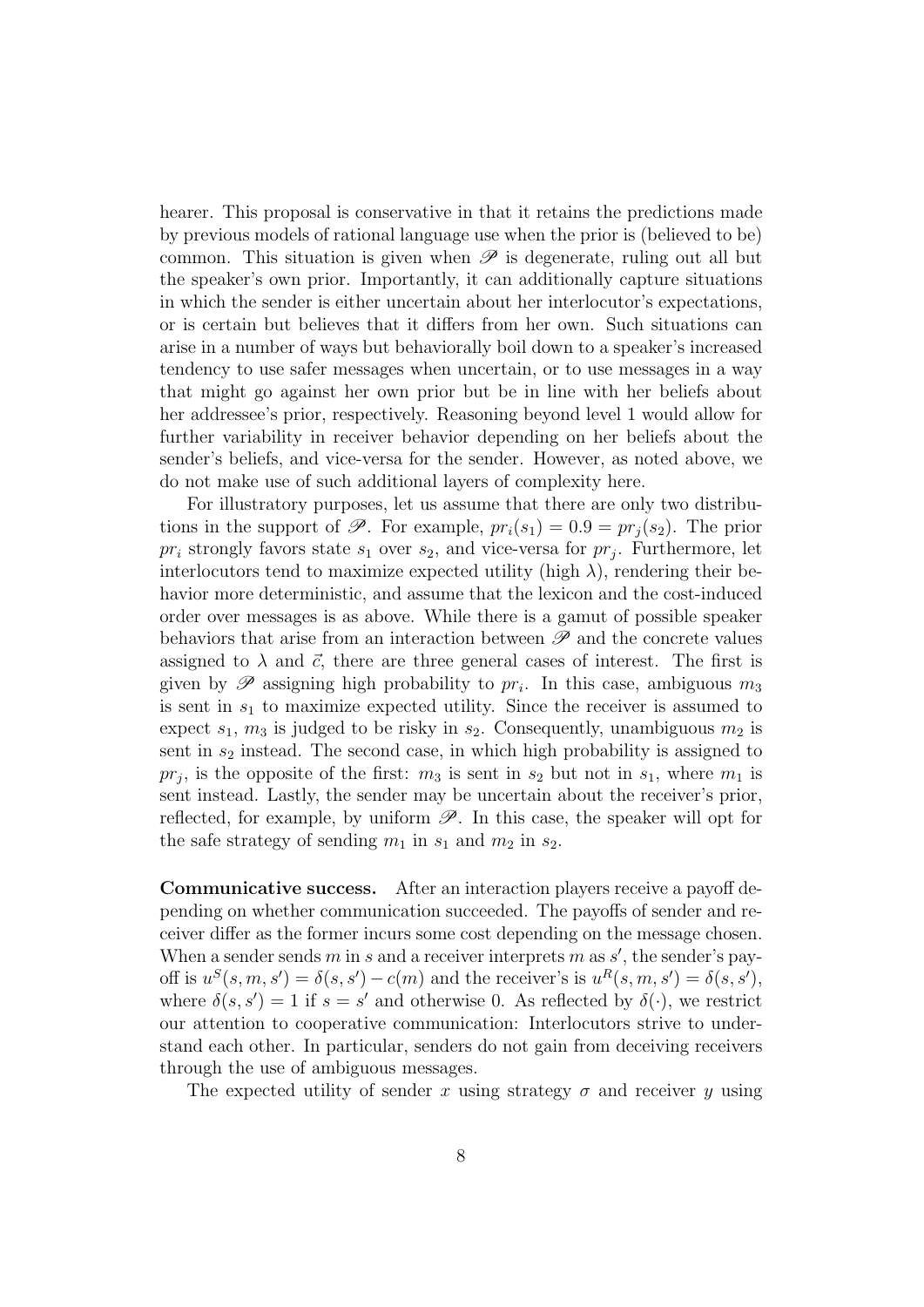strategy  $\rho$  is  $U^S(x, y) = \sum_s P^*(s) \sum_m \sigma(m|s, \mathscr{P}) \sum_{s'} \rho(s'|m, pr^y) u^S(s, m, s')$ and  $U^R(x, y) = \sum_s P^*(s) \sum_m \sigma(m|s, \mathscr{P}) \sum_{s'} \rho(s'|m, pr^y) u^R(s, m, s')$ , where  $P^* \in \Delta(S)$  is the true distribution over states. The difference between  $P^*$  and the players' subjective expectations,  $pr \in \Delta(S)$ , is that the former gives the true frequency of states and can be thought of as the actual context in which communication takes place. The latter instead corresponds to subjective expectations entertained by agents in this context.

Single interactions already allow us to quantify how well a pairing of signaling strategies fares in a context. However, the degree of their success chiefly depends on agents' (beliefs about their interlocutors') priors, and on how well these match the context. A crucial component missing from such an analysis is the possibility of players to interact with each other multiple times in a given environment. Clearly, if they know nothing about each other the best a player can do is to make a guess and hope for the best. In contrast, iterated interactions allow senders to change their beliefs according to information obtained from receivers' linguistic behavior, as well as for subjective expectations over states to adapt to the context itself.

Iterated interactions. More often than not communication involves iterated rather than single interactions. This allows interlocutors to adapt to each other. In dialog, linguistic alignment is evinced on many levels; from phonetic [\(Kim et al.](#page-25-9) [2011\)](#page-25-9) or syntactic [\(Pickering and Ferreira](#page-26-7) [2008\)](#page-26-7) to lexical and referential [\(Brennan and Clark](#page-23-9) [1996,](#page-23-9) [Clark and Wilkes-Gibbs](#page-23-6) [1986,](#page-23-6) [Hawkins et al.](#page-25-5) [2017\)](#page-25-5). Here, we are concerned with the relation between subjective contextual expectations, beliefs about them, and the information provided by the context in which interactions take place. The latter is codified in  $P^*(\cdot)$ , which interlocutors are indirectly exposed to while they interact. What is missing, then, are means for priors and beliefs about them to change over time.

Communication ensues as before. The sender wants to convey a state and sends a message, the receiver interprets it, and both players receive a payoff. However, now the players' own subjective priors and their beliefs about their interlocutor's prior are updated based on information gained from the interaction.

More concretely, we assume priors over states to be updated based on a player's accumulated propensity for each state s at interaction t,  $ap_t(s)$ . Accumulated propensity can be likened to a record of the states that the sender intended to communicate, or the receiver interpreted, in previous interactions. To this end, the propensity for the state in play is updated by a value  $r$  after an interaction. This value is positive in case of communicative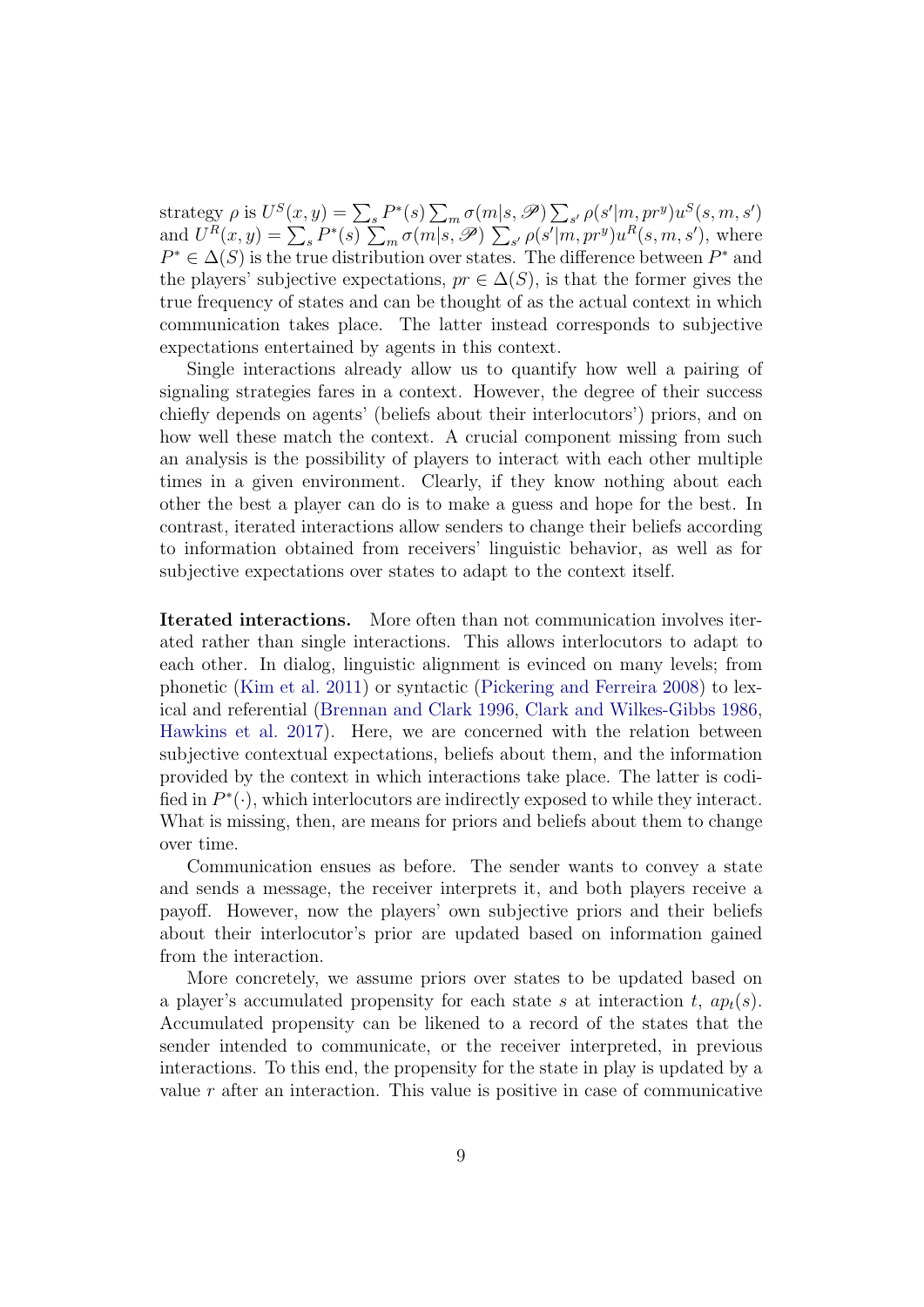success and negative in case of failure. For sender x that sent  $m$  in s with receiver  $y$  interpreting this message as  $s'$  this gives:

$$
ap_{t+1}^x(s) = ap_t^x(s) + f(r), \text{ where } f(r) = r \quad \text{if } \delta(s, s') = 1,
$$
  

$$
f(r) = -r \quad \text{otherwise.}
$$

The receiver's accumulated propensity is updated analogously for  $ap_{t+1}^y(s')$ . Before interacting, player  $x$ 's propensity is simply proportional to her prior,  $ap_0^x(s_i) \propto pr^x(s_i)$ . Subsequently, the prior for interaction  $t+1$  is derived from a player's amassed propensity up to interaction  $t$ ;  $pr_{t+1}^{x}(s_i) \propto ap_t^{x}(s_i)$ .

The motivation behind this rather simple learning mechanism is to (ideally) obtain high rationality outcomes from low rationality behavior [\(Hut](#page-25-10)[tegger et al.](#page-25-10) [2013\)](#page-25-10). Additionally, it allows us to maintain an analogy to simple biological learning processes [\(Thorndike](#page-27-6) [1898,](#page-27-6) [Herrnstein](#page-25-11) [1970\)](#page-25-11). In human terms this process is akin to priming in that a state's saliency increases as interlocutors are exposed to it [\(Pickering and Garrod](#page-26-8) [2004,](#page-26-8) [Reitter and Moore](#page-26-9) [2014\)](#page-26-9).

The value by which propensities change controls how fast the initial prior is overridden. Small  $r$  gives the initial prior more weight whereas larger values lead players to abandon or reinforce their preconceptions faster. Negative reinforcement is not required for the iterated convergence of priors but speeds up the process.<sup>[2](#page-9-0)</sup> Note also that r is dissociated from payoff values. This diverges from most previous signaling models with adaptive learning dynamics (e.g., [Barrett and Zollman](#page-22-0) [2009,](#page-22-0) [Franke](#page-24-7) [2015\)](#page-24-7). Notwithstanding, this assumption is warranted here as there is no reason to relate a speaker's prior over states to incurred production cost. In fact, a direct association of payoffs to updates would have undesirable consequences in cases where messages true of less frequent states are less costly than those true of more frequent ones. This would lead to the former being more salient than the latter. In informal terms: having a preference to talk about something in a particular fashion should not make it a priori more probable to be spoken about.

<span id="page-9-0"></span><sup>2</sup>Other possibilities include the addition of recency effects; by weighting recent states higher than less recent ones, or learning with suppression; by decreasing the association strength of states that were not in play [\(Erev and Roth](#page-23-10) [1998,](#page-23-10) Franke and Jäger [2011\)](#page-24-8). Alternatively, interlocutors could use more sophisticated mechanisms to update their priors. As with our previous choices, we decide for a simple mechanism that serves our purpose. The contribution of reinforcement learning to our predictions is straightforward and can be achieved in a number of ways: a player's expectations of a state should grow with increased exposure to it.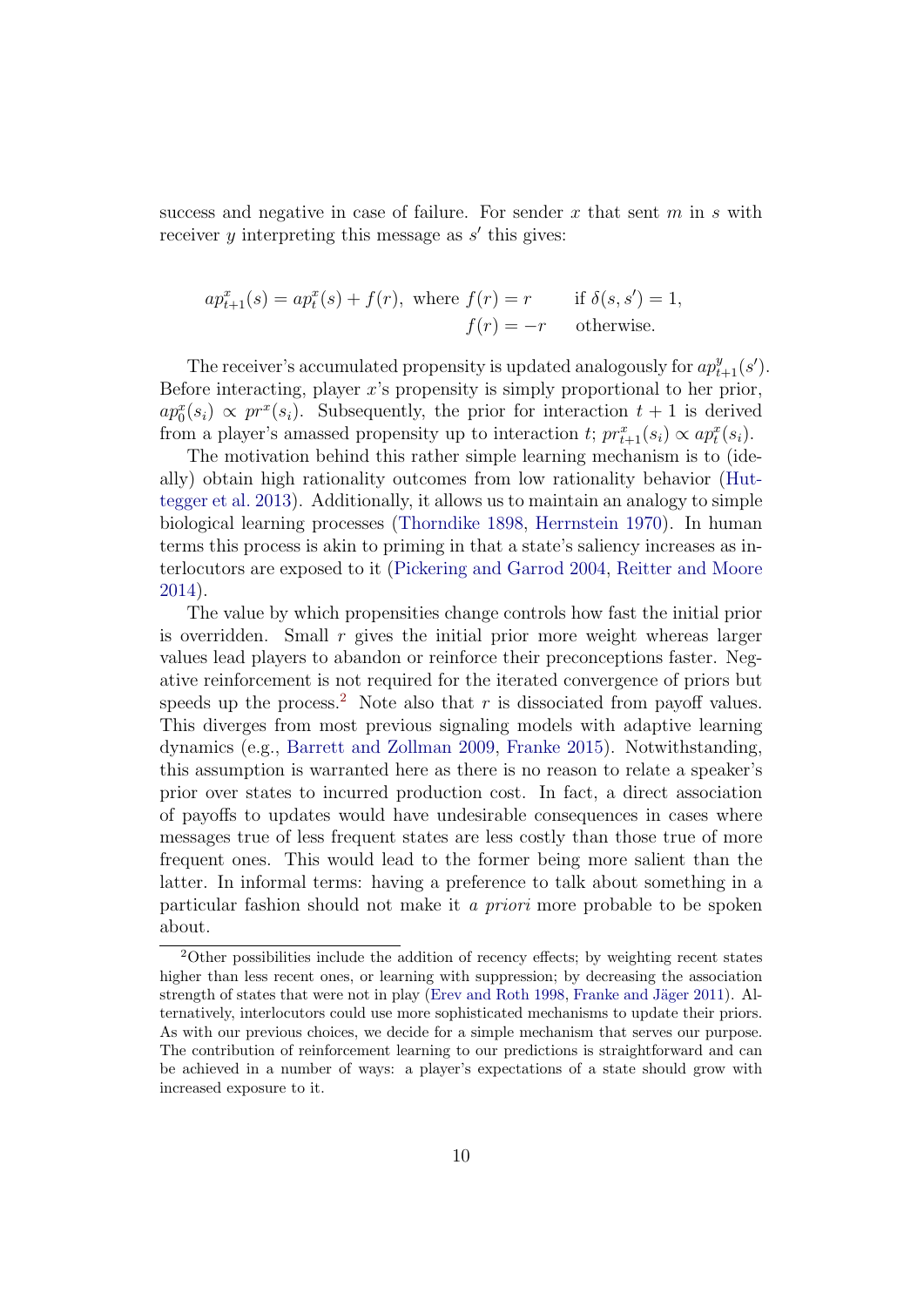In contrast to the somewhat mechanistic fashion in which priors are updated, we assume the change of a sender's beliefs about her addressee's prior to involve an inferential component, here modeled as an update of  $\mathscr P$  that consolidates old with new information using Bayes' rule. This reflects the sender's primary goal to (actively) reach understanding by correctly anticipating her addressee's interpretation, a motivation already rooted in the agents' engagement in mutual reasoning.

The evidence witnessed by the sender on which she bases her inference is whether communication succeeded. However, she receives no information about the receiver's interpretation if communication failed beyond the fact that it failed. More precisely, in an interaction in which the speaker wanted to convey  $s_i$  with message m, interpreted as  $s_k$  by the receiver, the sender witnesses  $w(s_i)$ , where  $w(s_i) = \{s_i\}$  if  $\delta(s_i, s_k) = 1$ , and otherwise  $w(s_i) =$  $S \setminus \{s_i\}$ . Based on evidence  $w(s_i)$ , the sender adjusts her beliefs about her interlocutor's prior based on the likelihood of a prior leading to the witnessed receiver behavior. Accordingly,  $\mathscr P$  is updated as follows:

<span id="page-10-2"></span>
$$
\mathscr{P}_{t+1}(pr \mid w(s_i), m) \propto (\sum_{s \in w(s_i)} \rho^0(s \mid m, pr)) \mathscr{P}_t(pr). \tag{5}
$$

When interacting again linguistic choice is computed as before with updated priors and updated beliefs over them.

## <span id="page-10-0"></span>3 Predictions for single and iterated interactions

Based on the preceding discussion, a straightforward first prediction is that ambiguous communication is at least functionally equivalent, in terms of information transfer and fulfillment of speaker preferences, to unambiguous counterparts provided that (i) the speaker's beliefs about the receiver's prior correctly anticipate her actual behavior, and that (ii) signaling behavior is relatively deterministic. Condition (ii) is important to ensure that receivers have a tendency to associate ambiguous messages with a single state in a given context. More importantly, under these conditions ambiguity is functionally advantageous when there are at least two contexts in which the true distribution over states assigns a non-zero probability to distinct states associated with a preferred ambiguous message and the speaker uses this message in both contexts.[3](#page-10-1) Lastly, ambiguity is maximally advantageous in a context

<span id="page-10-1"></span><sup>3</sup>For every single context there is an unambiguous lexicon that fares at least as well as an ambiguous one. For example, one in which  $m_3$  is only true of  $s_1$  if  $P^*(s_1) \ge P^*(s_2)$ ,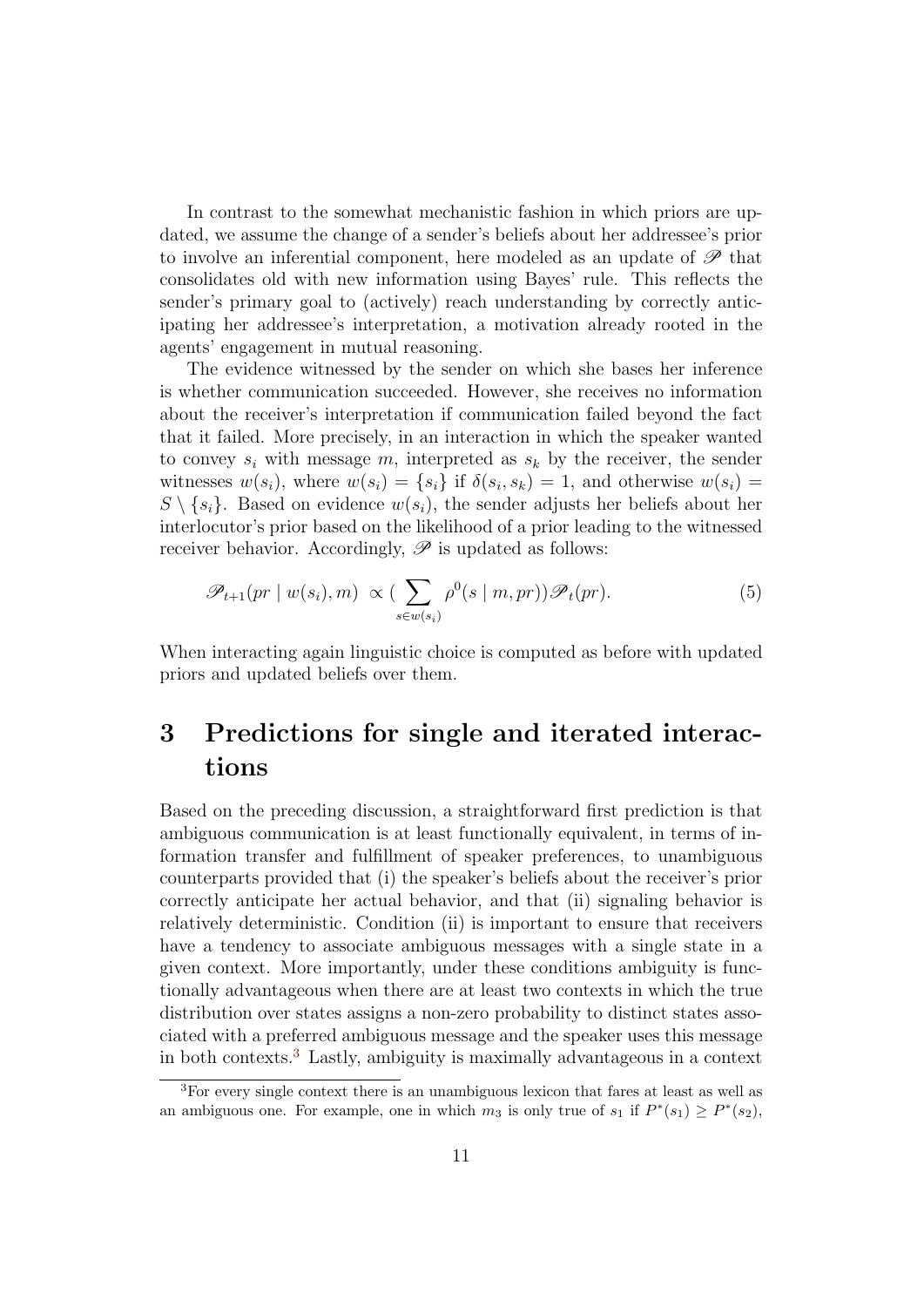if the most frequent state in it is associated with the least costly message in  $\vec{c}$ . Put differently, the most frequent state(s) in a context ought ideally be associated with the most preferred form(s) when speaker economy is at stake.

The adoption of an ambiguous strategy ultimately hinges on the sender's beliefs about the receiver. Whether the aforementioned advantages manifest therefore depends on factors that would lead agents to have similar expectations (over expectations). This also means that ambiguous signaling is more risky in a world in which contextual expectations greatly vary across agents. In the case of humans, behavioral experiments suggest that they generally succeed, at least significantly beyond chance, in matching their expectations with those of others when it is known that the other party is trying to do the same [\(Schelling](#page-26-10) [1980,](#page-26-10) [Mehta et al.](#page-26-11) [1994\)](#page-26-11). However, from previous accounts and our analysis so far, it is unclear how agents may come to entertain such aligned expectations.

To recapitulate, ambiguity can be advantageous in single interactions as long as sender beliefs anticipate receiver behavior. Crucially, subjective priors need not match for ambiguity to be exploited. No common prior is required. On a general level, this characterization is nevertheless in the spirit of previous justifications of ambiguity with a shift of the explanatory burden from a common prior to sufficiently accurate beliefs about the receiver's prior. Importantly, this shift highlights that the conditions for safe ambiguity exploitation may not always be given and allows us to ask when and how they can be reached. Whether an ambiguous signal is understood depends on the receiver's own expectations, whether it is sent depends on the sender's beliefs about these expectations, and the expected utility of conveying a particular state by an ambiguous message will depend on the true distribution over states. We now turn to iterated communication to tease apart the interaction between these factors and to elucidate how and under which conditions an advantage crystallizes.

Simulations. In order to illustrate the model's predictions a sender's initial beliefs about the receiver's prior need to be set. Here, we assume sender x's initial  $\mathscr P$  to be Dirichlet distributed, with weights for state s set to  $q \times pr^x(s) + 1$ <sup>[4](#page-11-0)</sup> High q corresponds to the sender believing that the receiver's expectations are close to her own, with  $q \to \infty$  approaching the belief of a

or one in which this message is true only of  $s_2$  if  $P^*(s_1) \le P^*(s_2)$ . An advantage for ambiguity can therefore only manifest when there are multiple contexts. We return to this matter in §[4.](#page-17-0)

<span id="page-11-0"></span><sup>4</sup>We thank an anonymous reviewer for this suggestion.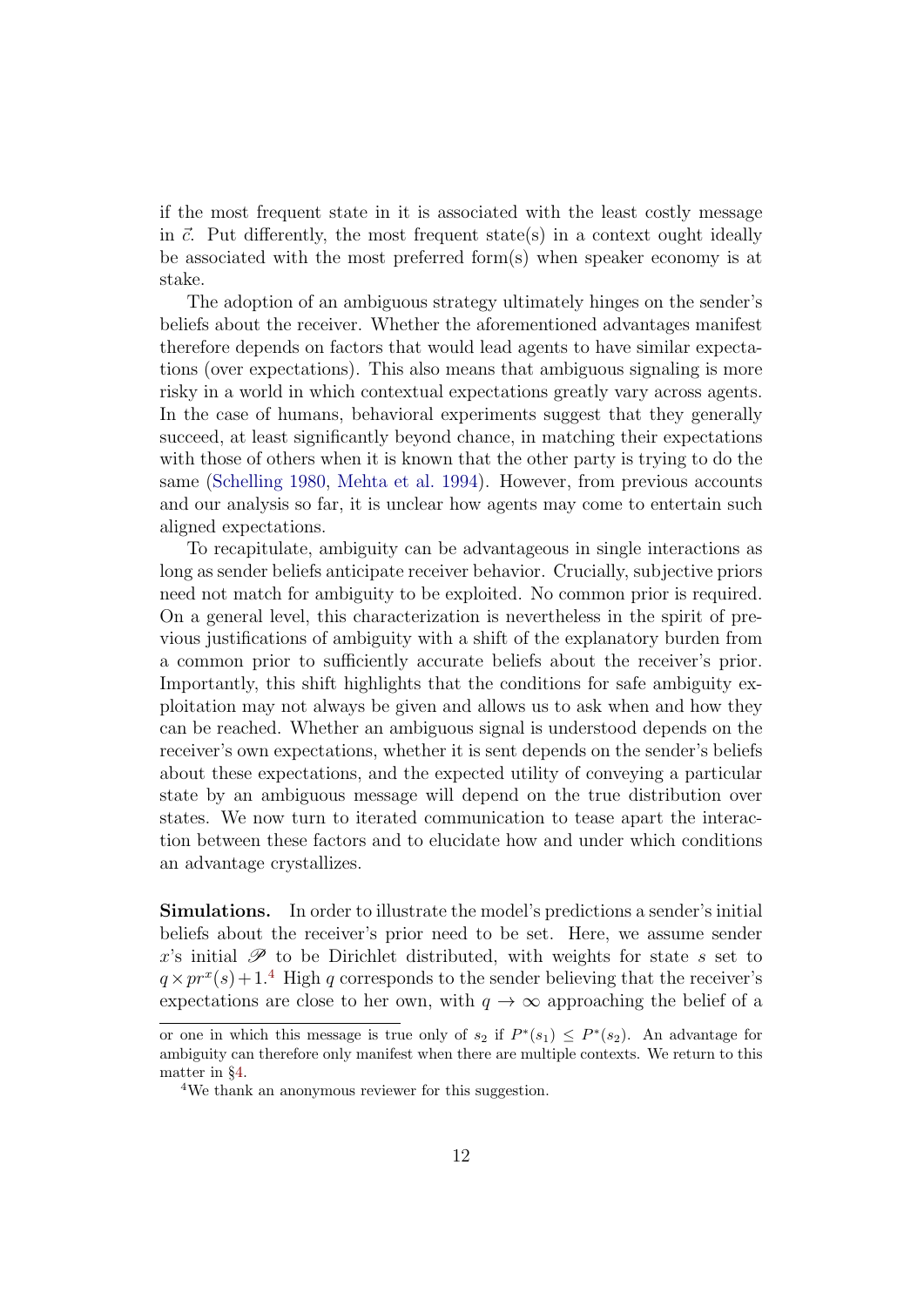<span id="page-12-0"></span>

Figure 1: Mean subjective prior development in  $10^4$  independent simulations with  $P^*(s_1) = 0.7$  for  $r = 0.1$  (left) and  $r = 1$  (right).

common prior. Lower values correspond to more divergence and uncertainty. In the extreme  $q = 0$  leads to complete uncertainty about the receiver's prior. Every prior is deemed equally likely.

We use L as above,  $\lambda = 20$  and  $\vec{c} = \langle 0.4, 0.4, 0.1 \rangle$ . That is, players are subjectively rational but might occasionally make mistakes, and ambiguous  $m<sub>3</sub>$  is preferred over either unambiguous message, each of equal cost. To inspect the average outcome of interactions, including best- and worse-case scenarios, priors are randomly sampled at the onset of a first interaction. The value of q is sampled from  $[0; 20]$  at the onset as well.

The mean development of players' subjective prior in a context is illus-trated in Figure [1](#page-12-0) for two values of reinforcement parameter  $r$ . This figure shows that priors approach the true distribution of the context as players interact in it. When there are only two states this simple learning process is particularly fast because negative reinforcement in one state leads to the prominence of the other. Figure [1](#page-12-0) also showcases the role of r in controlling the speed by which priors converge to a context's distribution.

In the following we focus on results obtained from an  $r$ -value of 0.5 after 50 interactions. The latter ensures that the reported outcomes approximate endpoints of the dynamics but should not be taken as indicative of the minimal number of interactions required to reach them. Supplementary results obtained from less interactions and different r-values are provided in Ap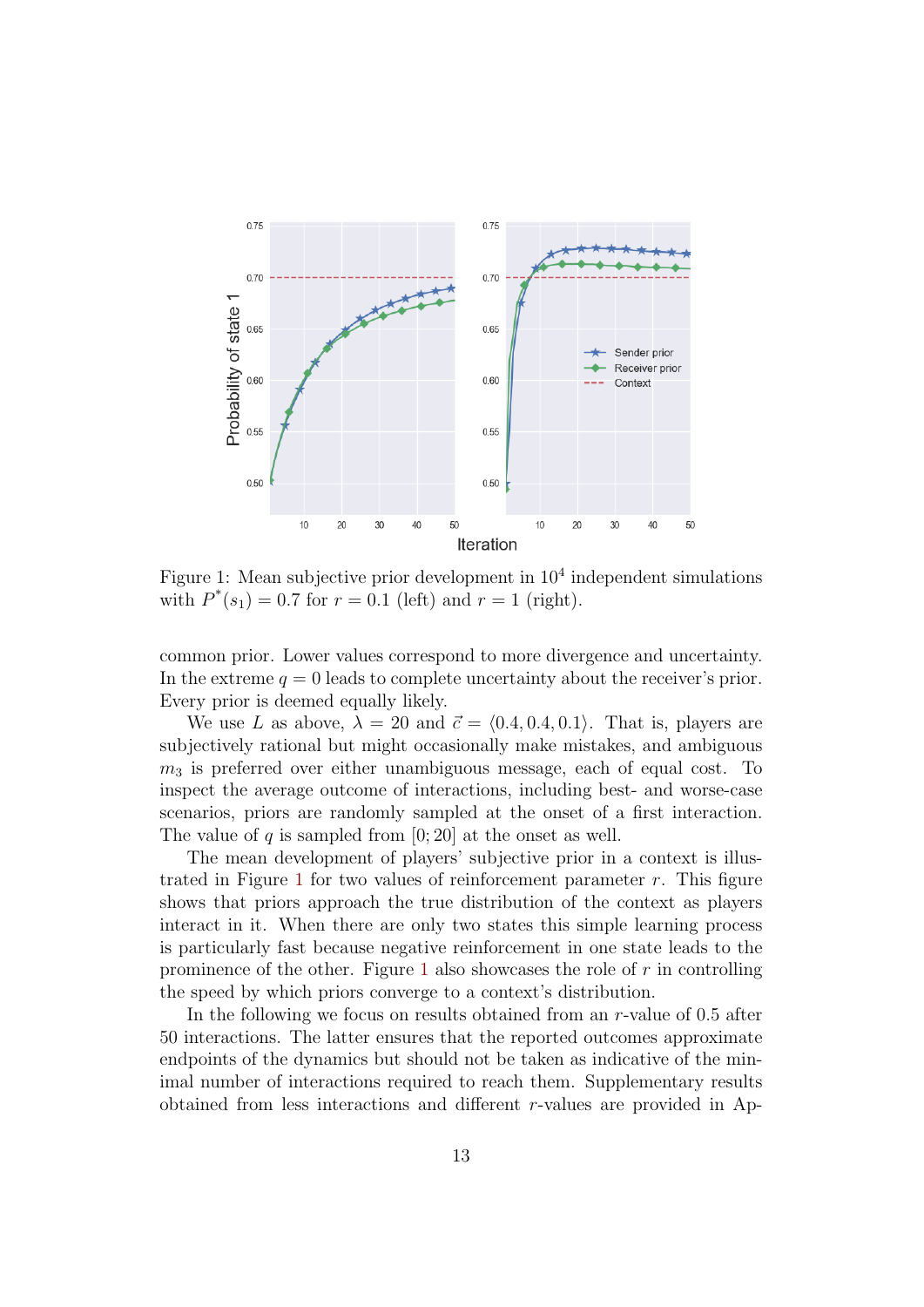pendix [A.](#page-21-2)

A more central interaction is that between  $P^*$  and a sender's beliefs about her interlocutor's prior, as well as their bearing on the choice of an ambiguous message. Figure [2](#page-14-0) showcases how the context influences sender beliefs. Recall that  $\mathscr P$  is updated based on what can be inferred about the receiver's prior from her behavior. The only interactions that are informative about this matter, and therefore influence a sender's beliefs, are the receiver's interpretations of ambiguous messages. In turn, the receiver's interpretation of an ambiguous message may change over time due to her exposure to the context (cf. Figure [1\)](#page-12-0). In particular, contexts that are not very informative can lead to fluctuations in the receiver's expectations, making them more difficult to predict for the sender. Consequently, as showcased by the left plot in Figure [2,](#page-14-0) senders grow uncertain about their interlocutor's expectations in such uninformative contexts. The uninformative prior that receivers converge to in such contexts does not lend itself for the safe exploitation of ambiguity either. Uncertainty about expectations centered around uninformative priors therefore often lead to the avoidance of risky signals. By contrast, receiver expectations in informative contexts are fairly predictable after a few interactions, a fact senders pick up on once they employ an ambiguous signal. As shown for  $P^*(s_1) = 0.9$  in Figure [2,](#page-14-0) senders tend to overestimate their interlocutor's prior in informative contexts. This is due to the likelihood of a correct interpretation of  $m_3$  being higher the more degenerate subjective priors are. Overestimation decreases as mutual reasoning levels increase but predictions about the use or avoidance of ambiguous messages do not hinge on the shape of the sender's belief but on the range of priors it concentrates on. That is, a false belief about an addressee's prior is not detrimental to communication if it correctly predicts behavior.

The amount of senders that adopt an ambiguous strategy in a context is reflected most clearly by their expected utility. An excerpt of the mean expected sender utility together with the mean Jensen-Shannon divergence (JSD) between the interlocutors' priors is given in Table [1.](#page-14-1) [5](#page-13-0) Note first that even in a non-informative context the mean expected utility of senders is higher than 0.6, the value guaranteed by the use of only unambiguous messages  $m_1$  and  $m_2$ . It is also higher than the mean utility of approximately 0.57 expected in the first interaction. The latter value is lower than the safe guaranteed value of 0.6 because priors and  $q$  were sampled randomly, inevitably leading to the failure of some initial attempts to exploit ambiguous

<span id="page-13-0"></span><sup>&</sup>lt;sup>5</sup>Informally, JSD measures the closeness of two distributions as a divergence to their average. More precisely,  $JSD(pr_i, pr_j) = 1/2D(pr_i||M) + 1/2D(pr_j||M)$ , where  $M = \frac{1}{2}(pr_i + pr_j)$  and  $D(P||Q) = \sum_s P(s) \log P(s)/Q(s)$ .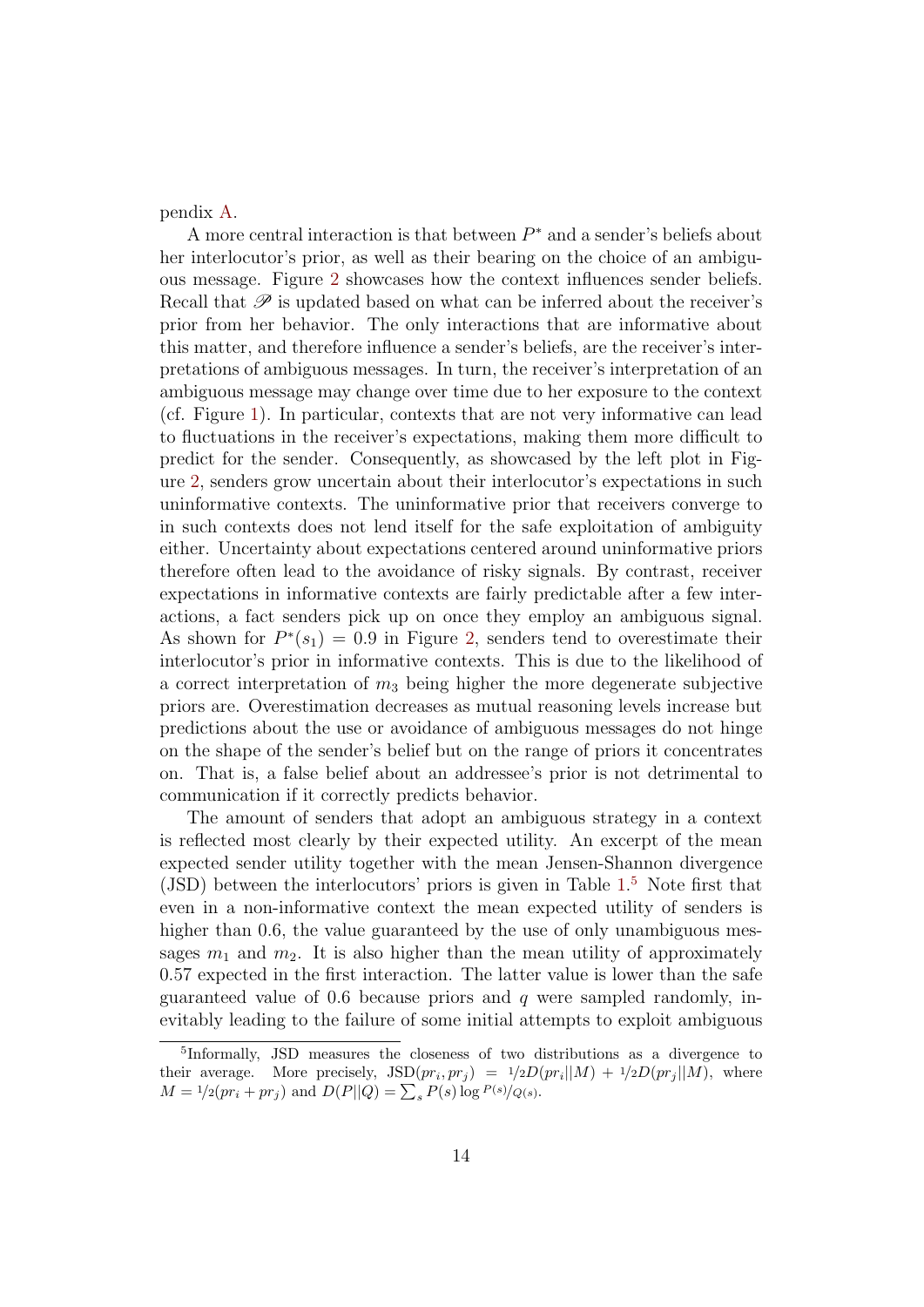<span id="page-14-0"></span>

<span id="page-14-1"></span>Figure 2: Mean beliefs about receiver expectations in  $10<sup>4</sup>$  independent simulations with  $P^*(s_1) = 0.5$  (left) and  $P^*(s_1) = 0.9$  (right).

| $P^*(s_1)$ | $U^S(\sigma)$ | JSD  | max |
|------------|---------------|------|-----|
| 0.5        | .61(.06)      | .004 | .75 |
| 0.7        | .68(.10)      | .002 | .81 |
| 0.9        | .72(.13)      | .002 | .87 |

Table 1: Mean sender expected utility and JSD of interlocutors' priors after 50 iterations in  $10^4$  independent games.  $U_{\text{max}}$  indicates the maximum expected utility reachable for a given  $P^*$ .

 $m<sub>3</sub>$ . As suggested by Figure [1,](#page-12-0) iterated interactions also strongly improve upon the mean initial JSD of approximately 0.15. Lastly, the increase in the standard deviation of expected utility with the informativity of a context is a consequence of the increasing difference between the utility gained from an ambiguous signaling strategy against that of adopting an unambiguous one.

In sum, these results (i) generalize past analyzes of ambiguity by relaxing the assumption of a common prior, (ii) show how agents may come to entertain (beliefs about) contextual expectations that allow for the safe exploitation of ambiguity, (iii) highlight the role of context informativity in enabling or preventing such exploitation, and (iv) connect this research with claims in the alignment literature about its role in dialog optimization, providing interlocutors with means to establish patterns of language use better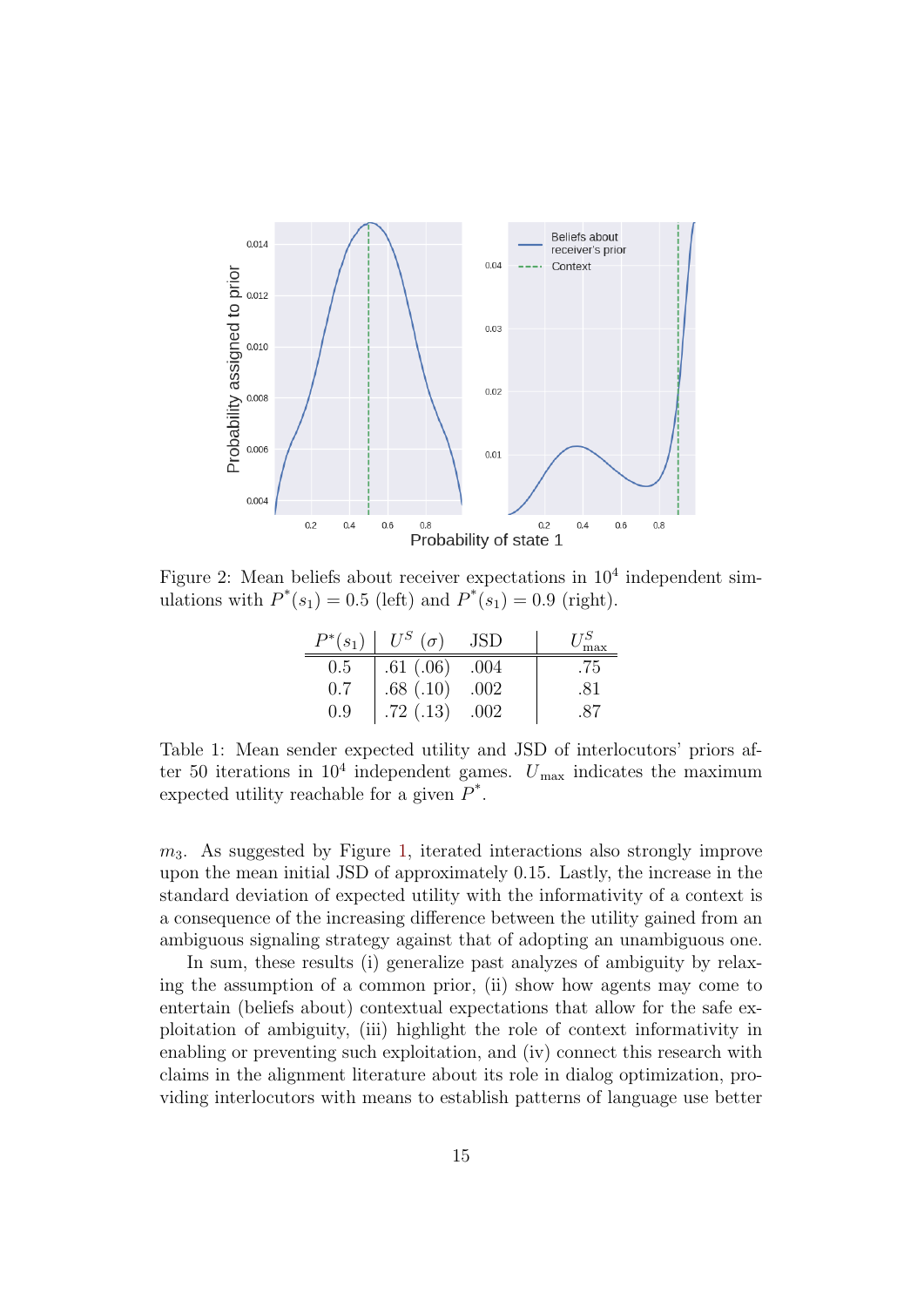tailored to the context of their interaction and their preferences [\(Clark and](#page-23-6) [Wilkes-Gibbs](#page-23-6) [1986,](#page-23-6) [Reitter and Moore](#page-26-9) [2014\)](#page-26-9). More broadly, this interactive perspective also highlights the function of ambiguity as an opportunistic adaptive device that endows agents with the ability to mold language use to their interlocutors and the environment, and links this opportunism to the information provided by a context. Contexts of high informativity are particularly conducive to ambiguity exploitation because they (i) foment less fluctuations in the receiver's interpretation of ambiguous messages and, consequently, (ii) lead to less uncertainty in the sender's beliefs about her interlocutor's prior. The expected utility of senders also increases with context informativity as these contexts more often lead to the association of frequent states with preferred but ambiguous messages. This association is not explicitly sought after by senders but rather is a byproduct of a receiver's association of an ambiguous message with its most salient interpretation. The interplay of saliency, frequency and interpretation therefore often leads players to adopt Pareto optimal signaling strategies.

Notwithstanding, as shown in Table [1,](#page-14-1) not even informative contexts guarantee that an ambiguous strategy is always adopted. There are two intertwined reasons for this. First, we allowed the priors of interlocutors to vary freely before engaging in communication. This may cause a speaker with an uninformative prior and high  $q$  to believe her interlocutor's prior to be uninformative as well. Consequently, such a speaker will never try to use an ambiguous message even after exploring the context (which may turn out to be informative). Similarly, initial uncertainty from low  $q$  may lead speakers to not use risky signals, meaning that they never learn anything about the receiver's expectations. Second, a great number of interactions started with opposing contextual expectations. This can lead to an early communicative failure when using an ambiguous message. As in the other cases mentioned, this can then deter the sender from using risky messages in the future. We briefly explore two assumptions that can address these issues.

#### 3.1 Exploration and past experience

Communication draws from past experience and agents may often find themselves in similar contexts. This enables visitors of zoos and baseball courts alike to use plain bat without first probing whether their interlocutor is attentive to the same meaning. They have experience in these contexts and assume that their interlocutors have had some too. At least to a degree to which one interpretation of ambiguous *bat* is markedly more expected than the other. Once we allow for richer background knowledge of a context, either by taking into consideration previous interactions with other agents or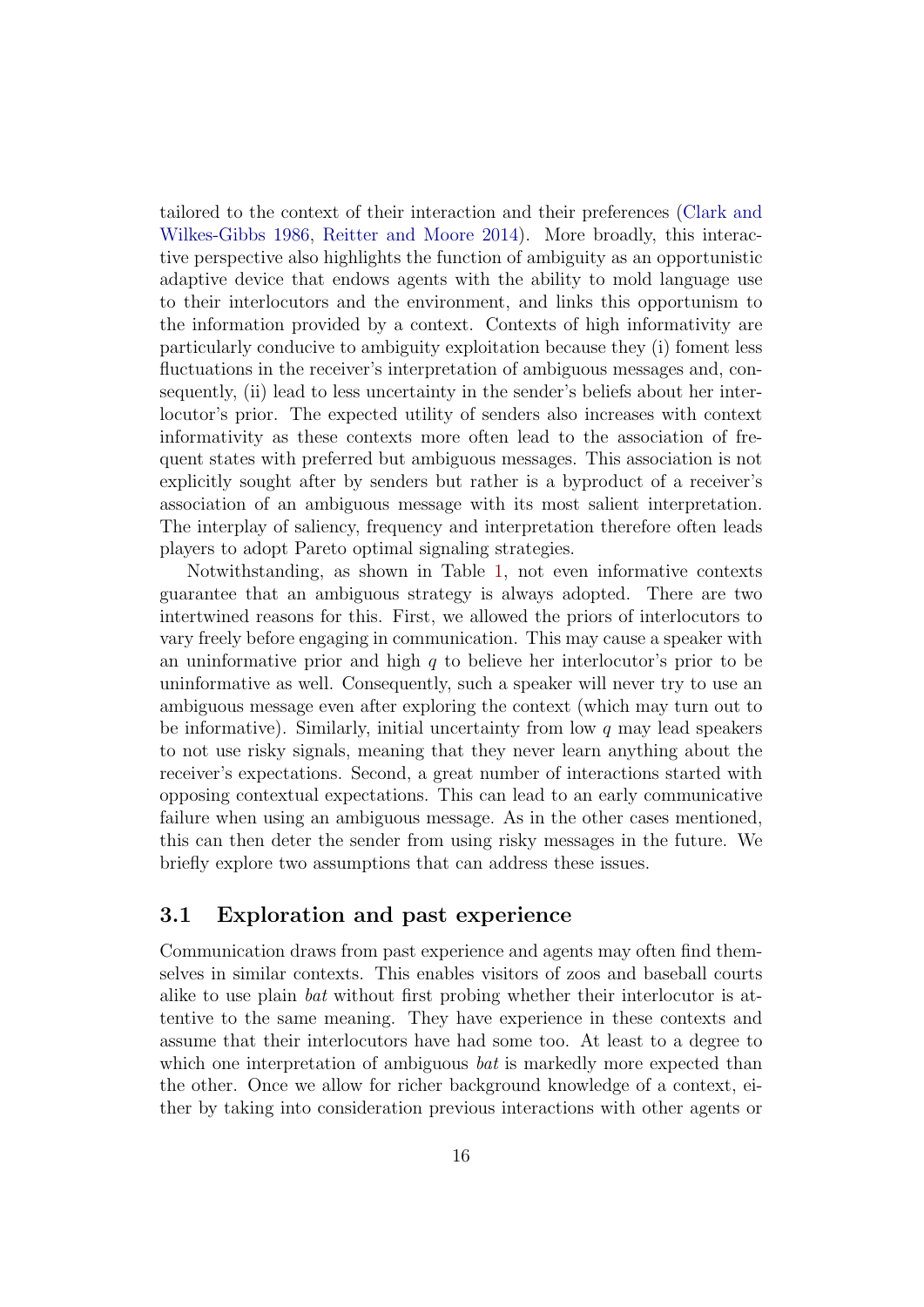non-linguistic exposure to it, the issue of strongly diverging initial priors is reduced. A shared cultural background and experience in an environment may therefore suggest themselves as partial answers to the question how linguistic coordination with ambiguous messages can succeed prior to multiple interactions.[6](#page-16-0)

The question how the speaker's initial confidence  $q$  is determined remains, however. While a detailed treatment is outside the scope of this investigation, one possibility is for it to be sensitive to the informativity of a context in combination with beliefs about the receiver's experience in similar contexts. In broad strokes: High  $q$  may come about because the context is assumed to be well known. Either because this is known about the receiver itself or because this context is common enough that members of a population are taken to be familiar with it. An informative context that is assumed to have been encountered frequently enough may then lead to an optimistic speaker strategy in which ambiguity is believed to be (usually) resolvable (cf. [Clark and Schober'](#page-23-11)s [\(1992\)](#page-23-11) presumption of interpretability). Even for such optimistic speakers adaptive dynamics would still play a role in unknown or infrequent contexts, as well as as corrective devices when optimism turns out to be misplaced.

#### 3.2 Preemptive adaptation

Next, we turn to the issue of senders who, due to early communicative failure or initial uncertainty about their interlocutors' expectations, remain averse to ambiguity even in informative contexts. The reason for senders occasionally "locking-in" on an unambiguous strategy even if they could safely exploit ambiguity is that the update of  $\mathscr P$  is not sensitive to the information gained from the context. Nor to the fact that interlocutors adapt to it over time. There are different alternatives that can stimulate the exploration of ambiguous strategies after learning more about the context. A simple one is for  $\mathscr{P}(pr)$  to be affected by the probability of the current state  $s_i$  under pr:

<span id="page-16-1"></span>
$$
\mathscr{P}_{t+1}(pr \mid w(s_i), m, s_i) \propto \left(\sum_{s \in w(s_i)} \rho^{n-1}(s \mid m, pr)\right) \mathscr{P}_t(pr)pr(s_i). \tag{6}
$$

This operationalizes a sender that changes her beliefs on the assumption that her interlocutor adapts to the context – "preemptively" exploiting the

<span id="page-16-0"></span> ${}^{6}$ There are many ways in which this idea could be implemented. For example, initial priors could be derived from samples of  $P^*$ , or from past interactions with other agents. We chose not to do so as we hope the positive effect this idea would have are clear.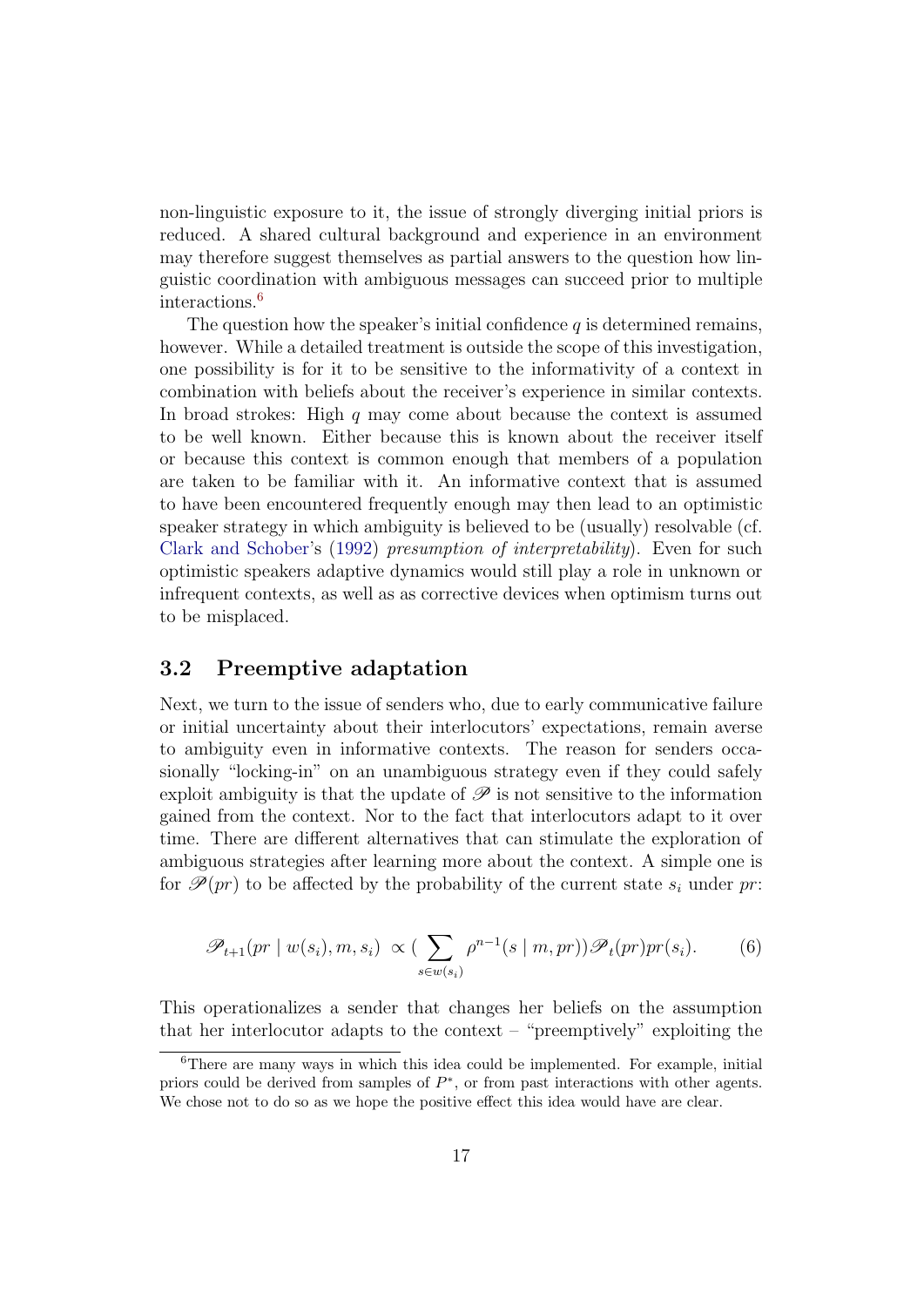| $P^*(s_1)$ | $U^S(\sigma)$     | JSD  | max |
|------------|-------------------|------|-----|
| 0.5        | .58(.114)         | .033 | .75 |
| 0.7        | $.8 \quad (.022)$ | .001 | .81 |
| 0.9        | .87(0)            |      | .87 |

<span id="page-17-1"></span>Table 2: Mean sender expected utility and JSD of interlocutors' priors after  $50$  iterations in  $10<sup>4</sup>$  independent games using "preemptive" belief updates.  $U_{\text{max}}$  indicates the maximum expected utility reachable for a given  $P^*$ .

relative saliency of states that were relevant before. Table [2](#page-17-1) shows how this inference mechanism affects the outcome of interactions. As with the previous update rule, supplementary results obtained from less interactions and different r-values are provided in Appendix [A.](#page-21-2)

In a nutshell, this less conservative update fares well in informative contexts but less so in uninformative ones. In informative contexts the proportion of dyads that adopt the Pareto optimal strategy of associating  $m_3$  with the most frequent state is markedly higher than under the simpler update mechanism in [\(5\)](#page-10-2). However, as shown for  $P^*(s_1) = 0.5$ , this can come at a cost in less informative contexts. The modified update in [\(6\)](#page-16-1) favors priors that are informative about the current state in play. Consequently, while the receiver converges to a prior that is not well-suited for ambiguity exploitation in such contexts, speakers instead tend to infer more informative priors, attempt the use of risky signals, and often fail. By contrast, our main proposal for updating  $\mathscr P$  leads to more cautious behavior that may not always result in ambiguity exploitation but generally ensures that communication succeeds.

### <span id="page-17-0"></span>4 Discussion

We proposed a conservative generalization of models of rational language use and combined it with simple adaptive dynamics to generate predictions about ambiguous communication between players lacking a common prior. The model decouples interlocutors' subjective contextual expectations from each other, as well as from the environment itself. This weakens the assumptions of past investigations by neither assuming a common prior [\(Piantadosi et al.](#page-26-1) [2012,](#page-26-1) [Santana](#page-26-0) [2014\)](#page-26-0) nor shared randomness in a language's forms [\(Juba et al.](#page-25-2) [2011\)](#page-25-2). Beyond their separation, these components were argued to iteratively feed into each other. A sender's beliefs about her interlocutor play a central role in her linguistic behavior and change according to the receiver's actions. At the same time, interlocutors' communicative intentions and expectations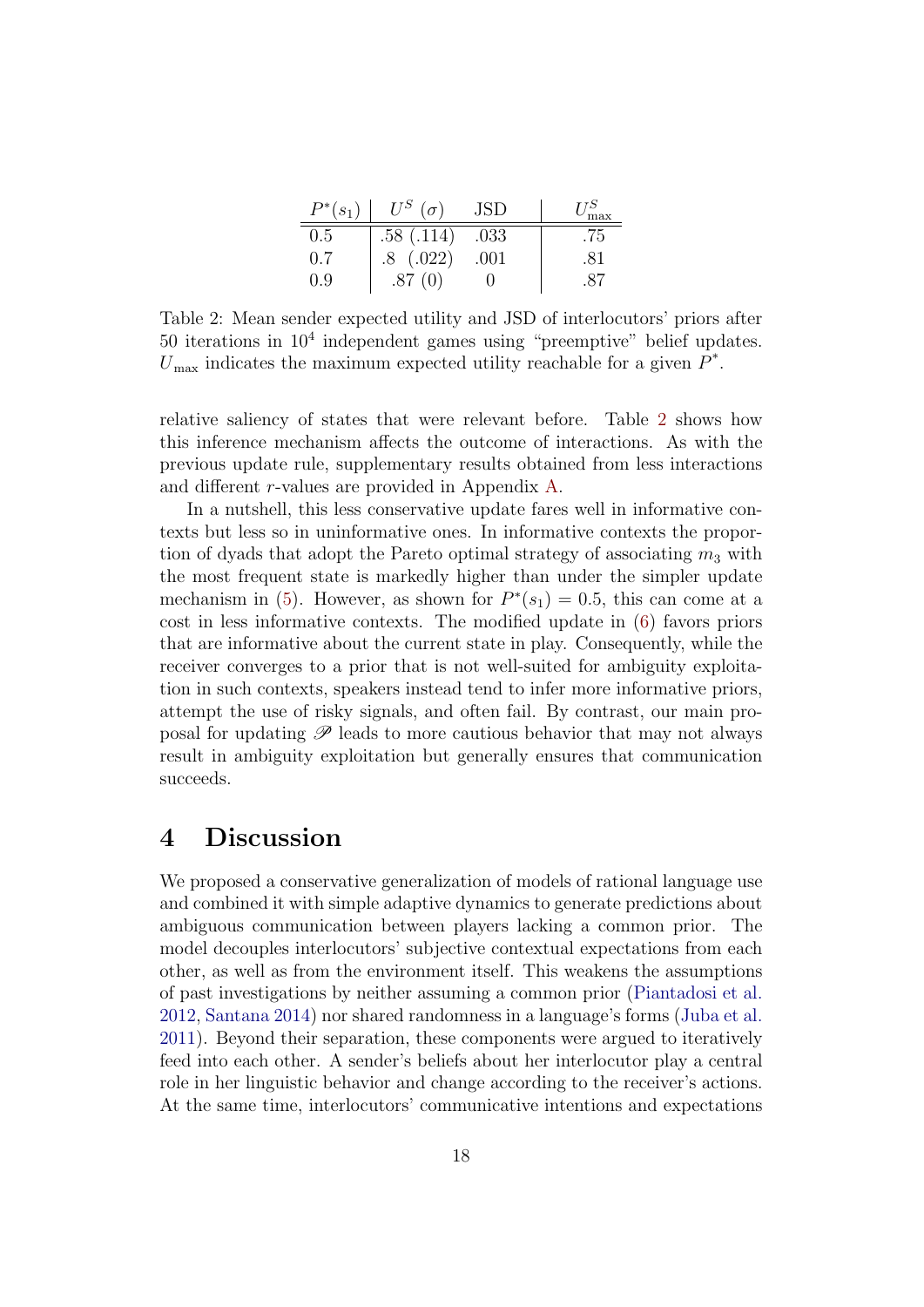are indirectly shaped by the environment and the outcome of interactions.

In single interactions ambiguity is predicted to be advantageous when (beliefs about) priors are sufficiently aligned relative to the truth-conditions of a language (cf. [Juba et al.](#page-25-2) [2011,](#page-25-2) [Piantadosi et al.](#page-26-6) [2011,](#page-26-6) [Santana](#page-26-0) [2014\)](#page-26-0). We further showed that these conditions can often be reached when iterated interactions and adaptive mechanisms are considered. Even if players' priors are allowed to initially vary freely. In a nutshell, the more speakers interact, the closer their (beliefs about) contextual expectations grow, and the riskier their communication can be. Crucially, whether (beliefs about) expectations facilitate the safe exploitation of ambiguity is influenced by how informative the context of interaction is. More informative contexts allow interlocutors to reach an implicit agreement on salient meanings faster and more reliably than less informative ones. A byproduct of this interaction is the association of preferred forms with frequent meanings.

The model also establishes a connection between models of rational language use, usually confined to single interactions, and linguistic alignment. In analogy to experimental findings with human subjects, it predicts increased signal compression as interlocutors interact [\(Fowler and Housum](#page-24-9) [1987,](#page-24-9) [Clark](#page-23-6) [and Wilkes-Gibbs](#page-23-6) [1986,](#page-23-6) [Bard et al.](#page-21-3) [2000,](#page-21-3) [Motamedi et al.](#page-26-5) [2016,](#page-26-5) [Kim et al.](#page-25-9) [2011,](#page-25-9) [Pickering and Ferreira](#page-26-7) [2008,](#page-26-7) [Brennan and Clark](#page-23-9) [1996,](#page-23-9) [Hawkins et al.](#page-25-5) [2017\)](#page-25-5), a strong connection between linguistic adaptation and task success [\(Fusaroli et al.](#page-24-10) [2012\)](#page-24-10), and audience and interaction dependent adaptation [\(Branigan et al.](#page-23-12) [2010,](#page-23-12) [Garrod and Doherty](#page-24-11) [1994,](#page-24-11) [Brennan and Clark](#page-23-9) [1996,](#page-23-9) [Metzing and Brennan](#page-26-12) [2003\)](#page-26-12). These parallels should however not be taken to suggest the model to be a comprehensive model of dialog adaptation. Our main aim was to add to the general understanding of the conditions under which ambiguity may be justified in cooperative communication, as well as how these conditions can be reached and how they interact. The model is therefore best viewed as an informed but idealized abstraction of communication. It is at this level that it makes predictions about ambiguous communication under the assumption that interlocutors (i) have preferences over messages, (ii) engage in mutual reasoning, (iii) are influenced by information acquired from (iiia) context and (iiib) their interlocutor, and that they (iv) have private contextual expectations. The specifics of these assumptions depend on the situation at hand. For instance, interactions in which linguistic feedback from addressees is limited – such as speeches, lectures or meetings – may require higher degrees of reasoning. Particularly from addressees. On the other extreme, other cases of biological signaling may often involve less rather than more sophistication. In particular, assumptions (ii) and (iiib) may seem contentious when applied to communication of non-human organisms. Along the lines of our and previous accounts, whether ambiguity is jus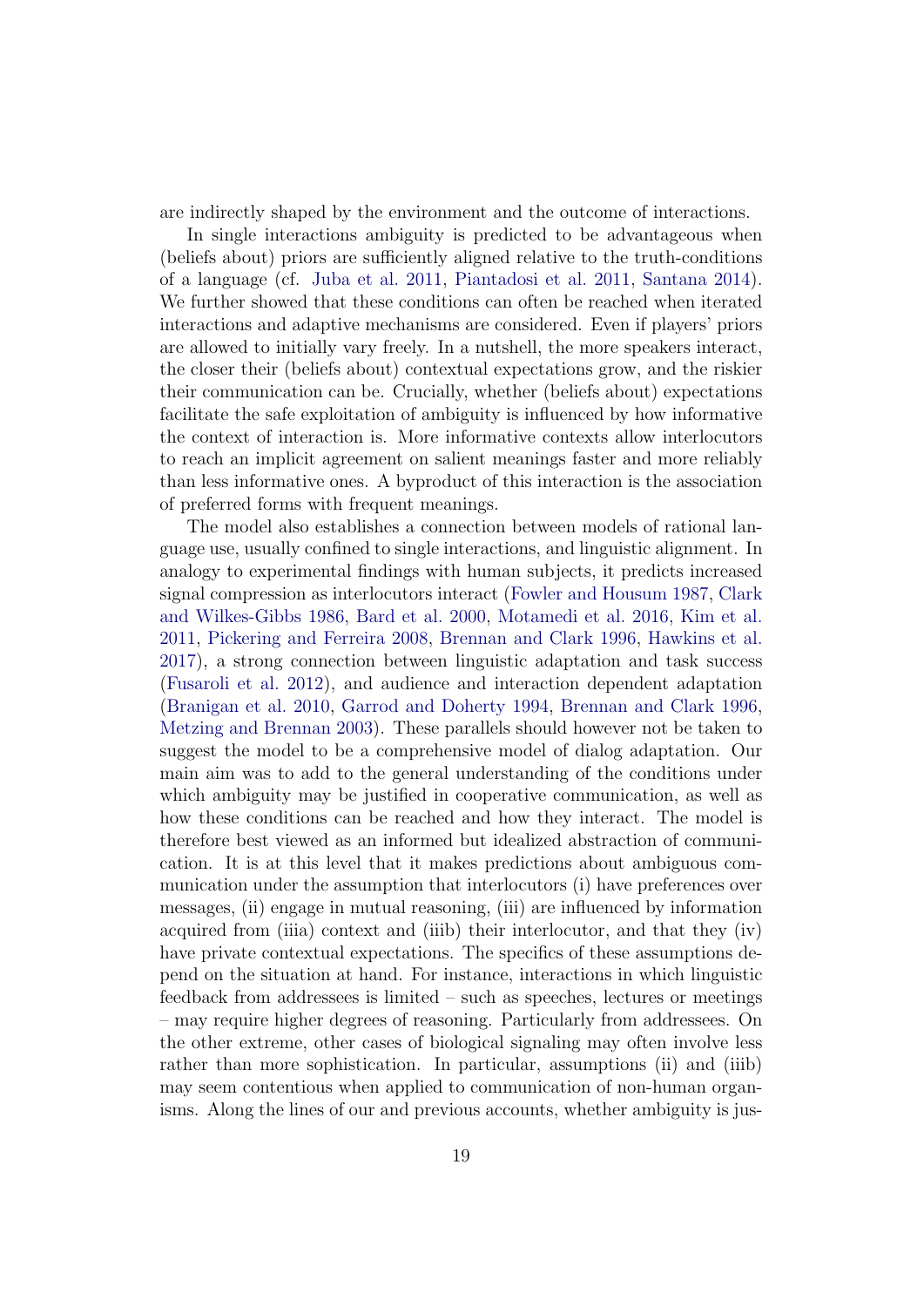tified in such cases instead depends on whether priors are generally aligned, dissipating the need for mutual reasoning. An important contributing factor to successful ambiguous communication without conditions (ii) and (iiib) may be that other organisms have been argued to lack or only show very limited degrees of displacement, the ability to communicate about things that are not spatio-temporally present [\(Hockett](#page-25-12) [1960\)](#page-25-12). By contrast, in the case of human communication, nothing prevents two zoologists at a baseball court to discuss their work on bats. In sum, we laid out a general model of rational language use and analyzed its predictions under assumptions that draw from insights of previous research. However, we make no claim to have exhausted the diverse conditions under which biological signaling takes place.

The complementary approach to dialogal adaptation recently proposed by [Hawkins et al.](#page-25-5) [\(2017\)](#page-25-5) deserves some mention. Rather than starting with fixed semantics, Hawkins et al. analyze adaptation in convention formation, when states are yet to be lexically associated with particular forms. Their dynamics consequently initialize with interlocutors that are uncertain about the meaning of messages. That is, interlocutors have uncertainty about their interlocutor's lexicon  $L(\cdot,m)$  [\(Bergen et al.](#page-22-1) [2016\)](#page-22-1) rather than about her prior. Over interactions, evidence for the use of a particular lexicon then leads to the mutual adoption of (unambiguous) semantics in a self-reinforcing process initially driven by chance. There are clear parallels and differences to our proposal. As for parallels, in both cases uncertainty diminishes over interactions and is leveraged to effect agreement on disambiguated language use. As for differences, our prior-driven disambiguation process presupposed fixed semantics. In fact, ambiguous semantics that can be resolved differently across contexts are central to our justification, as well as the starting point of this investigation. By contrast, lexical uncertainty leads to the emergence of unambiguous semantics starting from no preexisting conventions [\(Skyrms](#page-27-1) [2010,](#page-27-1) [Spike et al.](#page-27-2) [2016\)](#page-27-2). Lexical and pragmatic uncertainty can therefore be regarded as dual processes whose explanatory role depends on the degree to which semantics are (believed to be) shared. On the one hand, novel situations may be require interlocutors to establish what expressions *mean*. On the other hand, interactions that build on established conventions may instead draw communicative advantage from what expressions can convey in a context. We think the rich spectrum of situations where a combination of lexical and pragmatic uncertainty may come into play, as well as a formal and conceptual analysis of their role at the semantics-pragmatics interface offers exciting venues for future research.

One way in which the model can be criticized is that players accurately recognize the context they are in and that they approximate subjectively rational behavior (albeit bounded in mutual reasoning depth and allowing for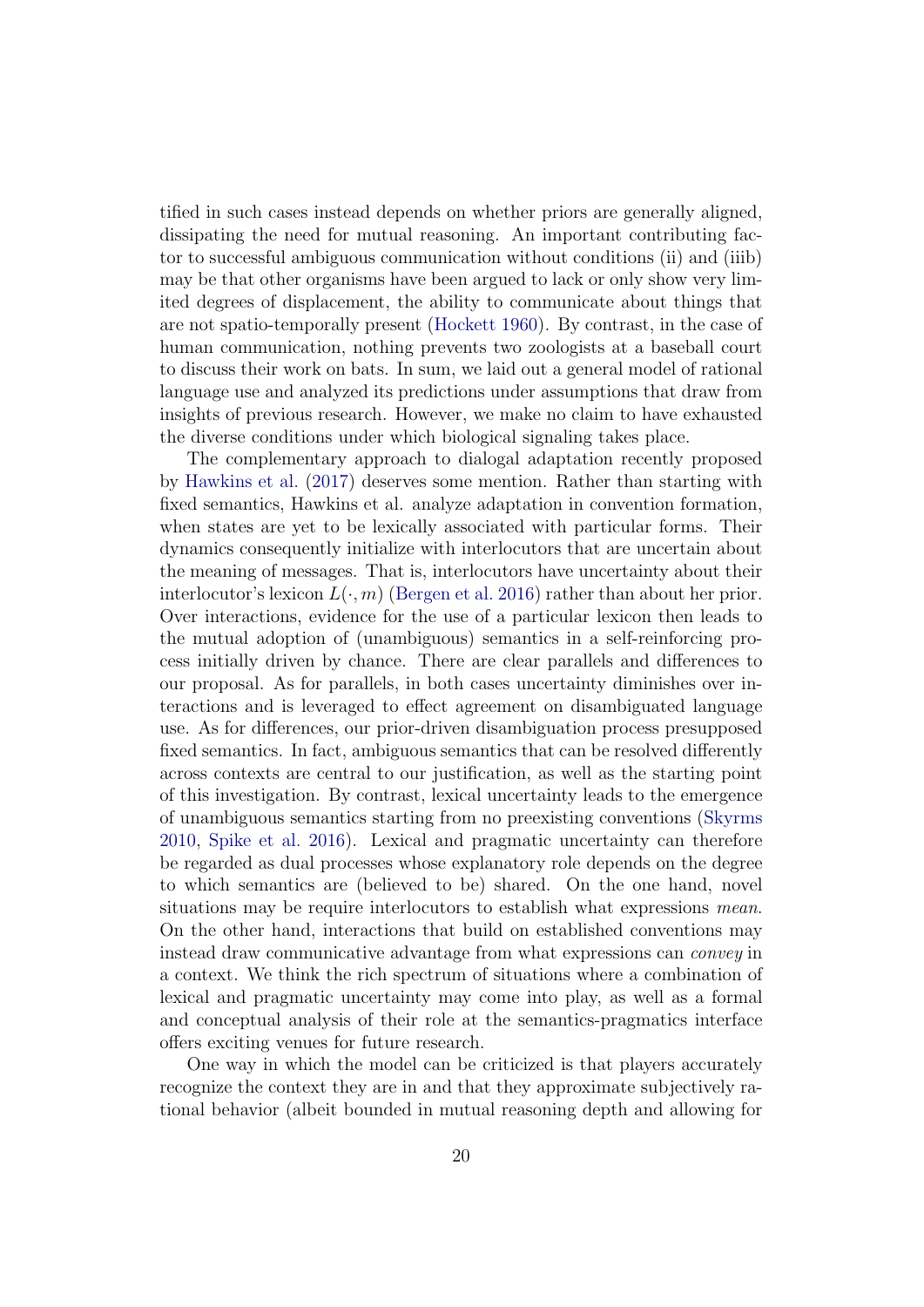occasional mistakes). These simplifying assumptions do not have a strong bearing on our main argument; a weakening of either is tantamount to the introduction of a higher error rate when using ambiguous signals. It follows that if this rate exceeds the benefit of the use of preferred but ambiguous messages, then unambiguous communication is predicted to be more advantageous and consequently to be adopted. This is well in line with our argument that the benefit of meaning multiplicity is enabled by particular conditions rather than being a property that benefits language users across the board.

This investigation focused on analyzing the conditions under which ambiguous signals can be used without incurring communicative disadvantages in a single context. As noted earlier, one may therefore contend that for any given context an unambiguous language that semantically associates the most frequent state with the most preferred message can be constructed. We agree. Were the world such that language users would always find themselves in exactly the same context there would be little use to associating multiple meanings to a single form because contextual information would be invariant. In such a case speakers would do better if they avoided the risk of ambiguous communication altogether and opted for unambiguous expressions instead. It should therefore be stressed that the advantage of expressions that are true of more than one state lies in their ability to fulfill speaker preferences in multiple contexts simultaneously. This is something unambiguous language can not do. Unambiguous alternatives are nevertheless important. At least for communication that allows for displacement. They come into play either when speakers need to signal a state that is not in line with (beliefs about) contextual expectations, or when these are not sufficiently informative.

To summarize, ambiguity endows agents with the ability to adapt their linguistic resources to an environment without incurring too great a risk of misunderstanding. This may involve an adaptation process between interlocutors in a particular situation, but can also draw from general knowledge about commonly experienced domains in single interactions. The more varied the world but more shared the experience, the better ambiguous language users fare. These results add to the growing list of realms in which ambiguity has been argued to be justified, such as non-cooperative communication [\(Crawford and Sobel](#page-23-4) [1982\)](#page-23-4), unaligned preferences [\(De Jaegher and van Rooij](#page-23-13) [2014\)](#page-23-13), and when a language's form inventory is restricted in size [\(O'Connor](#page-26-3) [2015\)](#page-26-3).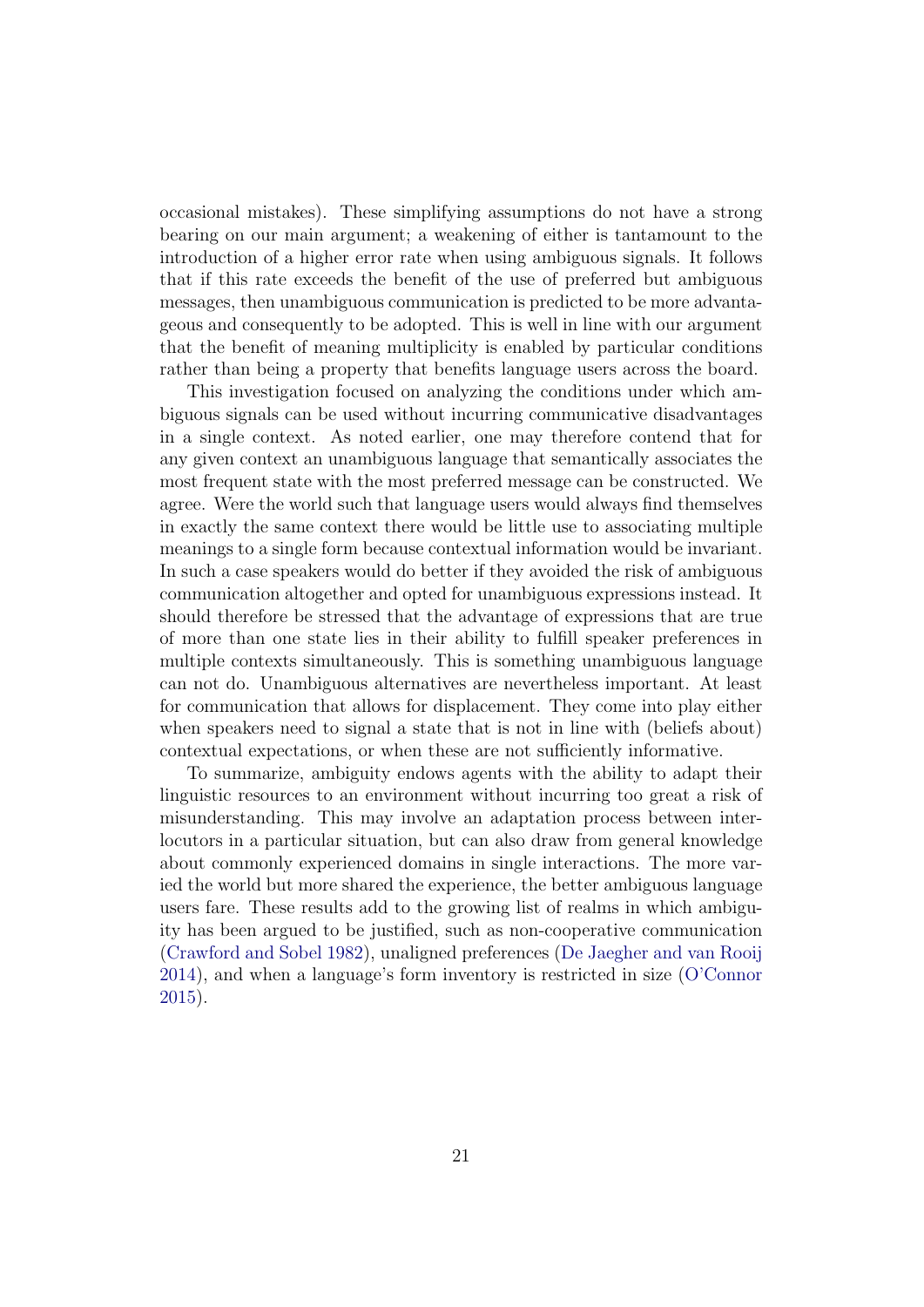## <span id="page-21-1"></span>5 Conclusion

We argued that the risk of ambiguity lies not in the meaning multiplicity of expressions but rather in uncertainty about contextual expectations. In turn, its advantage lies in the reuse of preferred forms, leaving coordination on meaning to be partially resolved by the context of interaction. We have shown under which conditions this justification holds without a common contextual prior and characterized how language users may come to successfully communicate even when these conditions are initially not given, as well as when they fail to materialize. Linguistic alignment was shown to play a pivotal role in this process by having a bearing on coordination and convergence of (beliefs about) expectations over meaning, and thereby influencing linguistic choice. In more general terms, we argued that meaning multiplicity is an adaptive tool that enables agents to fit language to their needs, their interlocutors, and the environment, through an exploitation of shared pragmatic principles and (partially) shared contextual information.

Ambiguity is not inevitable. However, when the conditions for its exploitation are given it is likely to emerge through interaction. In functional terms our analysis echoes the sentiment already expressed by [Miller](#page-26-13) [\(1951:](#page-26-13)111). Ambiguity is not the unruly creature it often is branded to be. Instead, its qualification as disruptive or suboptimal is an artifact of theoretical idealization – a product of expressions' isolated inspection instead of in the naturally richer contexts they are produced.

## <span id="page-21-2"></span>A Supplementary results

The following tables supplement the simulation results reported in §[3.](#page-10-0) All outcomes correspond to a mean of  $10^4$  independent simulations with  $\lambda = 20$ and  $\vec{c} = \langle 0.4, 0.4, 0.1 \rangle$ . The results in Table [3](#page-22-2) were obtained from the simple update mechanism of  $\mathscr P$  presented in §[2,](#page-2-0) in [\(5\)](#page-10-2), and those in Table [4](#page-22-3) from its "preemptive" refinement in §[3,](#page-10-0) in [\(6\)](#page-16-1).

## References

<span id="page-21-0"></span>Arnold, K. and Zuberbühler, K.  $(2006)$ . The alarm-calling system of adult male putty-nosed monkeys, cercopithecus nictitans martini. Animal Behaviour, 72(3):643–653.

<span id="page-21-3"></span>Bard, E. G., Anderson, A. H., Sotillo, C., Aylett, M., Doherty-Sneddon,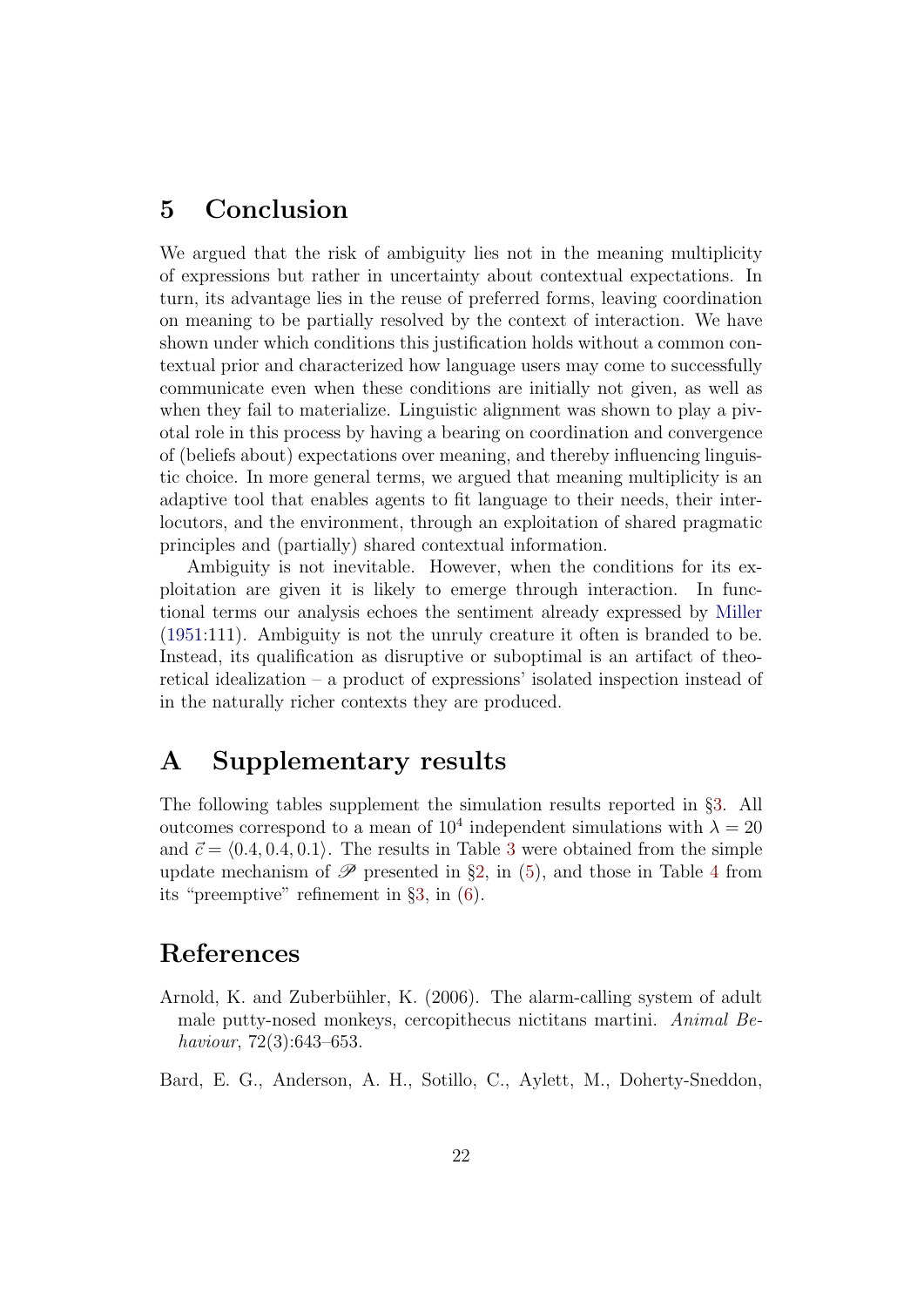<span id="page-22-2"></span>

|     |                                           | 10 iterations<br>30 iterations |            |                   | 50 iterations |                   |            |                         |
|-----|-------------------------------------------|--------------------------------|------------|-------------------|---------------|-------------------|------------|-------------------------|
| r   | $P^*$<br>$\left\lfloor s_1 \right\rfloor$ | $U^S$<br>$\sigma$              | <b>JSD</b> | $U^S$<br>$\sigma$ | <b>JSD</b>    | $U^S$<br>$\sigma$ | <b>JSD</b> | $\overline{U^S}$<br>max |
|     | 0.5                                       | (.08)<br>.61                   | .03        | $.62$ $(.07)$     | .00           | $.62$ $(.06)$     | .00        | .75                     |
| 0.1 | 0.7                                       | $.62$ $(.09)$                  | .03        | .64(.09)          | .01           | .67(.10)          | .00        | .81                     |
|     | 0.9                                       | .64(.10)                       | .03        | .68(.12)          | .01           | .71(.13)          | .00        | .87                     |
| 0.5 | 0.5                                       | .59(.08)                       | .01        | .61(.06)          | .01           | .61(.06)          | .00        | .75                     |
|     | 0.7                                       | .62(.10)                       | .01        | .66(.10)          | .00           | .68(.10)          | .00        | .81                     |
|     | 0.9                                       | .66(.12)                       | .00        | .70(.13)          | .00           | .72(.13)          | .00        | .87                     |
| 1   | 0.5                                       | .59(.08)                       | .02        | .61(.06)          | .01           | .61(.06)          | .00        | .75                     |
|     | 0.7                                       | .62(.10)                       | .01        | .66(.10)          | .00           | .68(.10)          | .00        | .81                     |
|     | 0.9                                       | (.12)<br>.67                   | .01        | (.13)<br>.70      | .00.          | .72(.13)          | .00        | .87                     |

Table 3: Mean sender expected utility and JSD of interlocutors' priors in 10<sup>4</sup> independent games.  $U_{\text{max}}$  indicates the maximum expected utility reachable for a given  $P^*$ .

<span id="page-22-3"></span>

|     |                  | 10 iterations       |            | 30 iterations       |            | 50 iterations     |            |                         |
|-----|------------------|---------------------|------------|---------------------|------------|-------------------|------------|-------------------------|
| r   | $P^*$<br>$(s_1)$ | $U^S$<br>$(\sigma)$ | <b>JSD</b> | $U^S$<br>$\sigma$ ) | <b>JSD</b> | $U^S$<br>$\sigma$ | <b>JSD</b> | $\overline{U^S}$<br>max |
| 0.1 | 0.5              | .59(.12)            | .03        | .59(.12)            | .01        | .58(.11)          | .02        | .75                     |
|     | 0.7              | .67(.14)            | .03        | .76(.09)            | .01        | .79(.05)          | .00        | .81                     |
|     | 0.9              | .77(.12)            | .03        | .86(.01)            | .01        | .87(.00)          | .00        | .87                     |
| 0.5 | 0.5              | .58(.12)            | .02        | .58(.12)            | .03        | .58(.11)          | .03        | .75                     |
|     | 0.7              | .72(.11)            | .01        | .79(.05)            | .00.       | .80(.02)          | .00        | .81                     |
|     | 0.9              | .83(.05)            | .01        | .87(.00)            | .00        | .87(.00)          | .00        | .87                     |
| 1   | 0.5              | .58(.12)            | .02        | .58(.12)            | .03        | .58(.12)          | .03        | .75                     |
|     | 0.7              | .73(.11)            | .01        | .79(.05)            | .00        | .80(.02)          | .00        | .81                     |
|     | 0.9              | .84(.04)            | .00        | .87(.00)            | .00        | .87(.00)          | .00        | .87                     |

Table 4: Mean sender expected utility and JSD of interlocutors' priors in 10<sup>4</sup> independent games using "preemptive" belief updates.  $U_{\text{max}}$  indicates the maximum expected utility reachable for a given  $P^*$ .

G., and Newlands, A. (2000). Controlling the intelligibility of referring expressions in dialogue. Journal of Memory and Language, 42(1):1–22.

- <span id="page-22-0"></span>Barrett, J. and Zollman, K. J. (2009). The role of forgetting in the evolution and learning of language. Journal of Experimental  $\mathcal C$  Theoretical Artificial Intelligence, 21(4):293–309.
- <span id="page-22-1"></span>Bergen, L., Levy, R., and Goodman, N. (2016). Pragmatic reasoning through semantic inference. Semantics and Pragmatics, 9.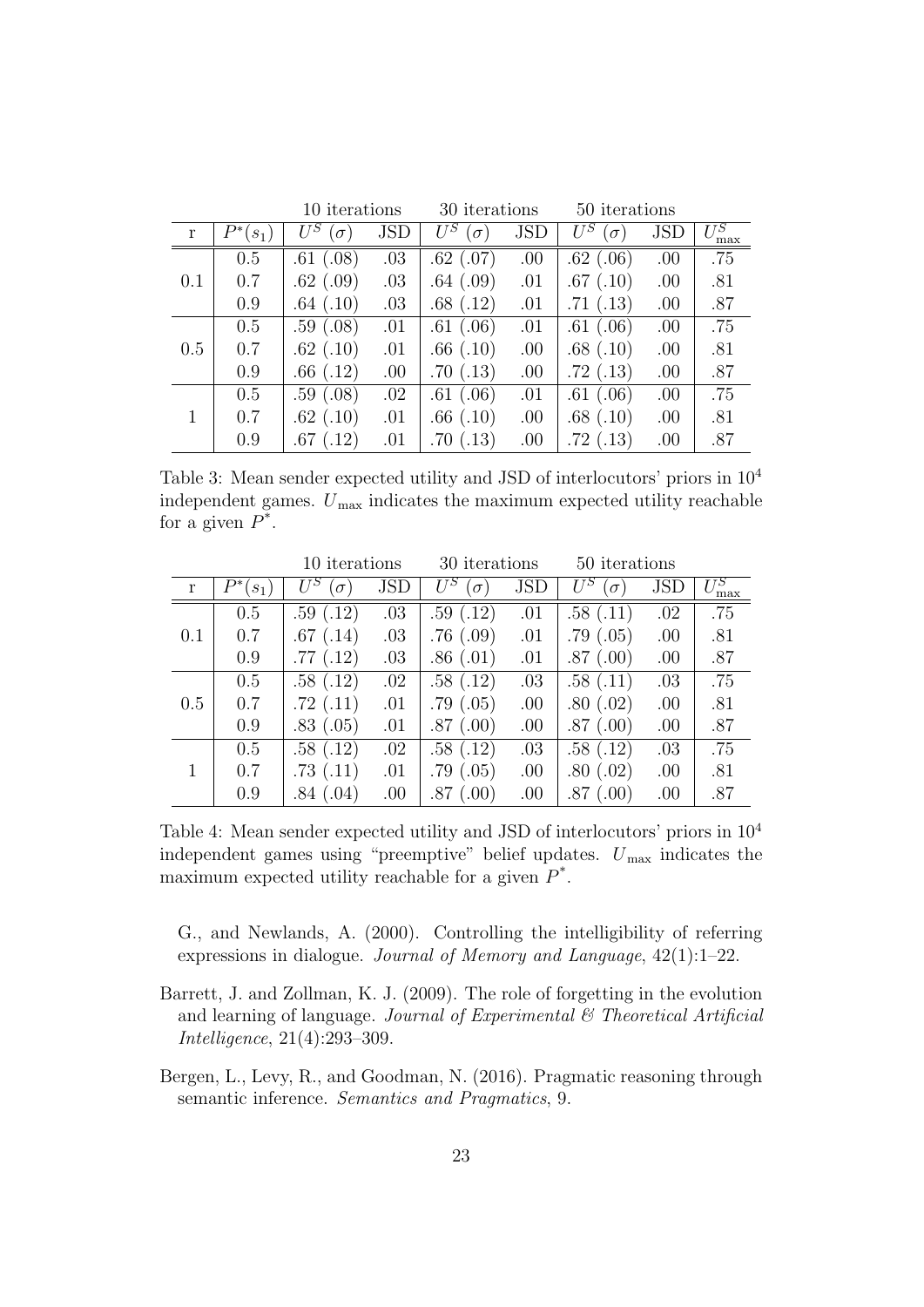- <span id="page-23-12"></span>Branigan, H. P., Pickering, M. J., Pearson, J., and McLean, J. F. (2010). Linguistic alignment between people and computers. Journal of Pragmatics, 42(9):2355–2368.
- <span id="page-23-9"></span>Brennan, S. E. and Clark, H. H. (1996). Conceptual pacts and lexical choice in conversation. Journal of Experimental Psychology: Learning, Memory, and Cognition, 22(6):1482–1493.
- <span id="page-23-7"></span>Brennan, S. E. and Hanna, J. E. (2009). Partner-specific adaptation in dialog. Topics in Cognitive Science, 1(2):274–291.
- <span id="page-23-3"></span>Brochhagen, T. (2015). Improving coordination on novel meaning through context and semantic structure. In Proceedings of the 6th Workshop on Cognitive Aspects of Computational Language Learning, pages 74–82.
- <span id="page-23-8"></span>Camerer, C. F., Ho, T.-H., and Chong, J.-K. (2004). A cognitive hierarchy model of games. The Quarterly Journal of Economics, 119(3):861–898.
- <span id="page-23-0"></span>Chomsky, N. (2002). On Nature and Language. Cambridge University Press.
- <span id="page-23-1"></span>Chomsky, N. (2008). On phases. In Foundational Issues in Linguistic Theory, pages 132–166. MIT Press.
- <span id="page-23-11"></span>Clark, H. H. and Schober, M. F. (1992). Asking questions and influencing answers. In Questions about Questions: Inquiries into the Cognitive Bases of Surveys, pages 14–48.
- <span id="page-23-6"></span>Clark, H. H. and Wilkes-Gibbs, D. (1986). Referring as a collaborative process. Cognition, 22(1):1–39.
- <span id="page-23-4"></span>Crawford, V. P. and Sobel, J. (1982). Strategic information transmission. Econometrica, 50(6):1431.
- <span id="page-23-2"></span>Dautriche, I. (2015). *Weaving an Ambiguous Lexicon*. PhD thesis, Ecole Normale Supérieure.
- <span id="page-23-5"></span>De Jaegher, K. and van Rooij, R. (2011). Strategic vagueness, and appropriate contexts. In Language, Games, and Evolution, pages 40–59. Springer Science+Business Media.
- <span id="page-23-13"></span>De Jaegher, K. and van Rooij, R. (2014). Game-theoretic pragmatics under conflicting and common interests. Erkenntnis, 79(4):69–820.
- <span id="page-23-10"></span>Erev, I. and Roth, A. E. (1998). Predicting how people play games: Reinforcement learning in experimental games with unique, mixed strategy equilibria. American economic review, 88(4):848–881.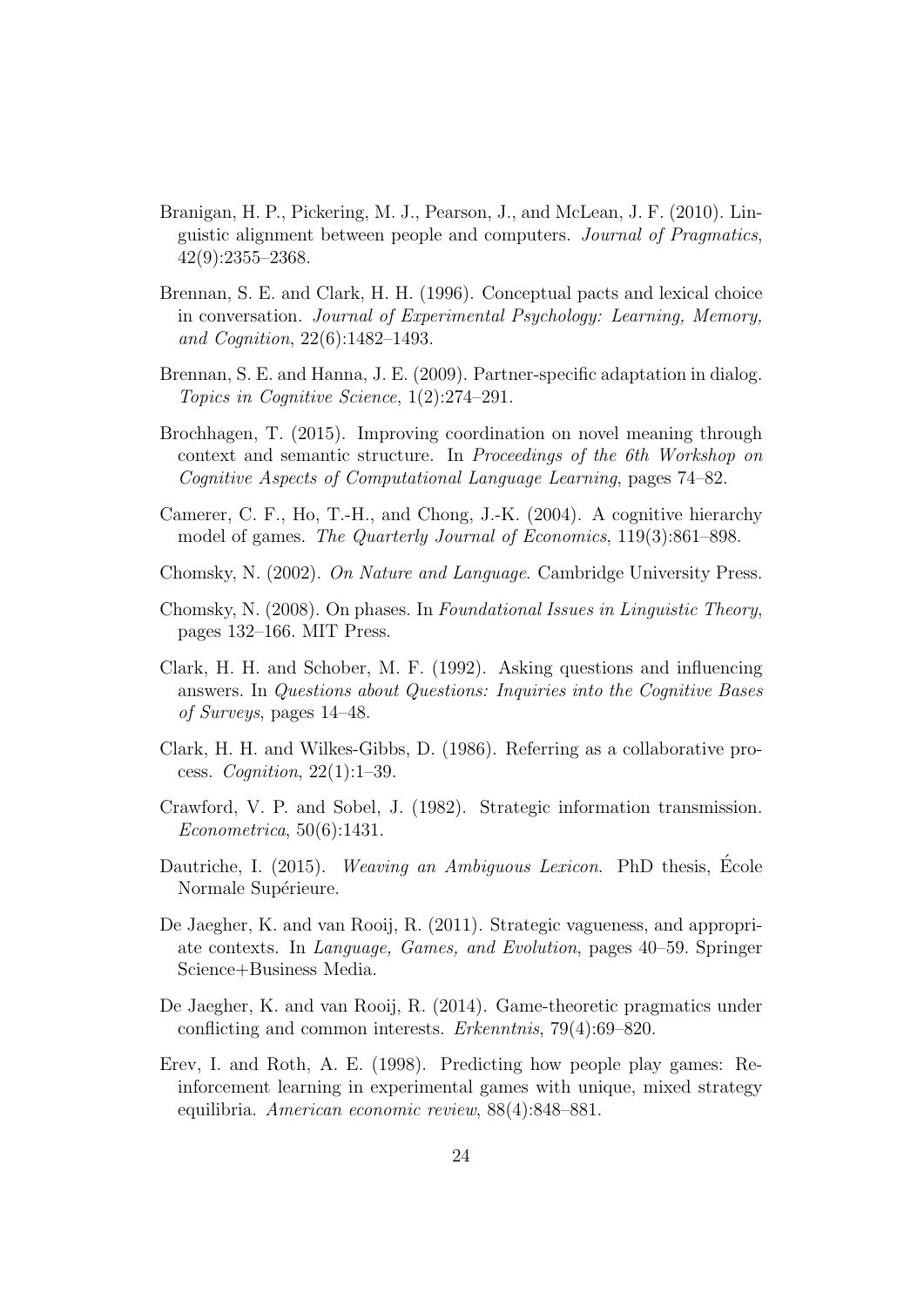- <span id="page-24-4"></span>Ferreira, V. S. (2008). Ambiguity, accessibility, and a division of labor for communicative success. In Psychology of Learning and Motivation: Advances in Research and Theory, pages 209–246. Elsevier BV.
- <span id="page-24-5"></span>Ferreira, V. S., Slevc, L. R., and Rogers, E. S. (2005). How do speakers avoid ambiguous linguistic expressions? Cognition, 96(3):263–284.
- <span id="page-24-9"></span>Fowler, C. A. and Housum, J. (1987). Talkers' signaling of "new" and "old" words in speech and listeners' perception and use of the distinction. *Journal* of Memory and Language,  $26(5):489-504$ .
- <span id="page-24-0"></span>Frank, M. C. and Goodman, N. D. (2012). Predicting pragmatic reasoning in language games. Science, 336(6084):998–998.
- <span id="page-24-3"></span>Franke, M. (2009). Signal to Act: Game Theoretic Pragmatics. PhD thesis, University of Amsterdam.
- <span id="page-24-7"></span>Franke, M. (2015). The evolution of compositionality and proto-syntax in signaling games. Journal of Logic, Language and Information.
- <span id="page-24-8"></span>Franke, M. and Jäger, G. (2011). Bidirectional optimization from reasoning and learning in games. Journal of Logic, Language and Information, 21(1):117–139.
- <span id="page-24-1"></span>Franke, M. and Jäger, G. (2014). Pragmatic back-and-forth reasoning. In Pragmatics, Semantics and the Case of Scalar Implicatures. Nature Publishing Group.
- <span id="page-24-6"></span>Franke, M. and Jäger, G. (2016). Probabilistic pragmatics, or why bayes' rule is probably important for pragmatics. Zeitschrift für Sprachwissenschaft,  $35(1)$ .
- <span id="page-24-2"></span>Franke, M., Jäger, G., and van Rooij, R. (2011). Vagueness, signaling and bounded rationality. In New Frontiers in Artificial Intelligence, pages 45– 59. Springer Science+Business Media.
- <span id="page-24-10"></span>Fusaroli, R., Bahrami, B., Olsen, K., Roepstorff, A., Rees, G., Frith, C., and Tylen, K. (2012). Coming to terms: Quantifying the benefits of linguistic coordination. Psychological Science, 23(8):931–939.
- <span id="page-24-11"></span>Garrod, S. and Doherty, G. (1994). Conversation, co-ordination and convention: an empirical investigation of how groups establish linguistic conventions. Cognition, 53(3):181–215.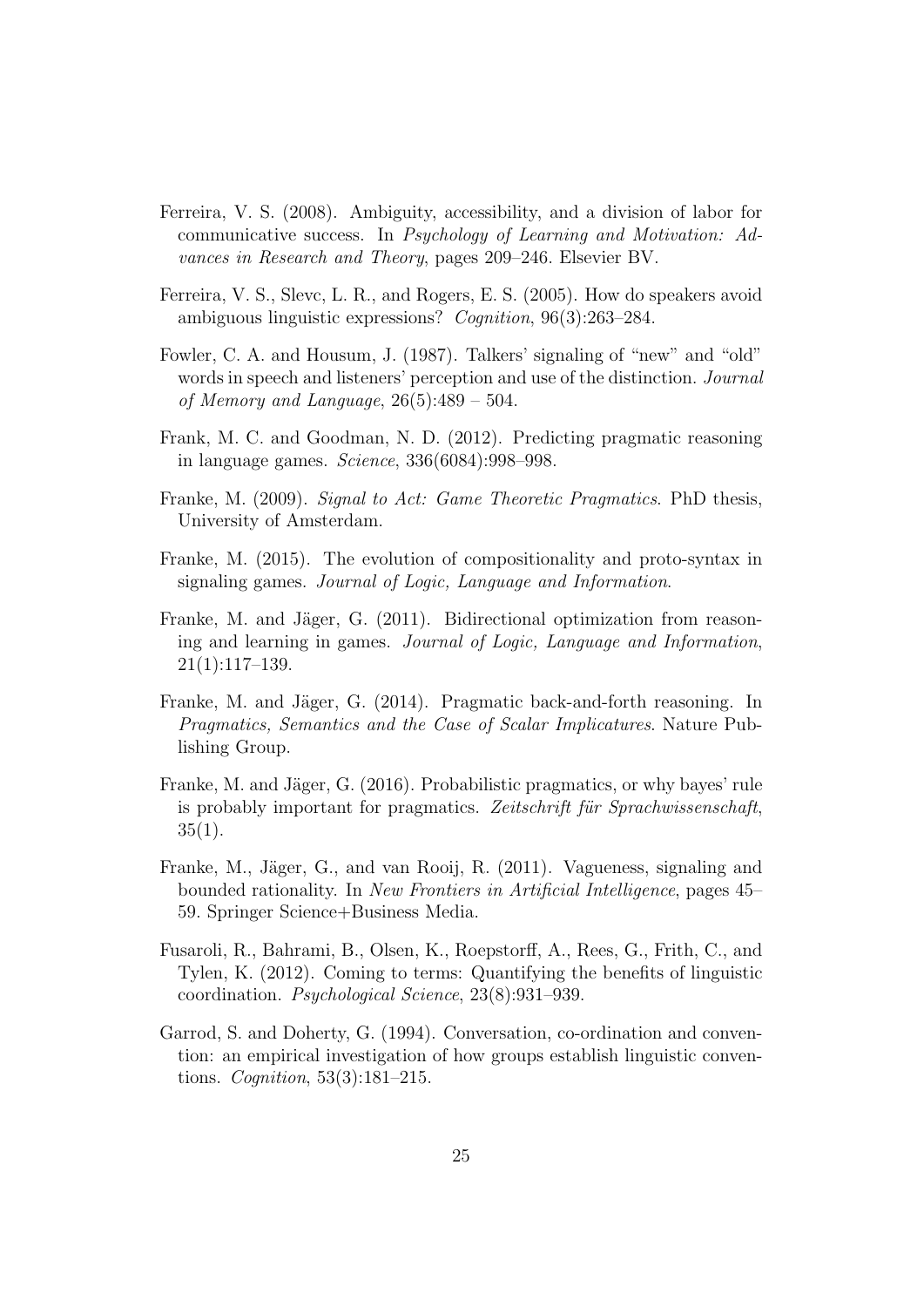- <span id="page-25-7"></span>Goodman, N. D. and Frank, M. C. (2016). Pragmatic language interpretation as probabilistic inference. Trends in Cognitive Sciences, 20(11):818–829.
- <span id="page-25-0"></span>Greenough, A., Cole, G., Lewis, J., Lockton, A., and Blundell, J. (1998). Untangling the effects of hunger, anxiety, and nausea on energy intake during intravenous cholecystokinin octapeptide (CCK-8) infusion. Physiology  $\mathcal{B}$ Behavior, 65(2):303–310.
- <span id="page-25-3"></span>Grice, P. (1975). Logic and conversation. In *Studies in the Ways of Words*, chapter 2, pages 22–40. Harvard University Press, Cambridge, MA.
- <span id="page-25-5"></span>Hawkins, R. X., Frank, M. C., and Goodman, N. D. (2017). Conventionformation in iterated reference games. In Proceedings of the 39th Annual Conference of the Cognitive Science Society. Cognitive Science Society.
- <span id="page-25-11"></span>Herrnstein, R. J. (1970). On the law of effect. Journal of the experimental analysis of behavior, 13(2):243–266.
- <span id="page-25-12"></span>Hockett, C. F. (1960). The origin of speech. Scientific American, (203):89–97.
- <span id="page-25-4"></span>Horn, L. R. (1984). Toward a new taxonomy for pragmatic inference: Qbased and R-based implicature. In Schiffrin, D., editor, Meaning, Form and Use in Context, pages  $11 - 42$ . Georgetown University Press.
- <span id="page-25-10"></span>Huttegger, S. M., Skyrms, B., and Zollman, K. J. S. (2013). Probe and adjust in information transfer games. Erkenntnis, 79(S4):835–853.
- <span id="page-25-2"></span>Juba, B., Kalai, A. T., Khanna, S., and Sudan, M. (2011). Compression without a common prior: An information-theoretic justification for ambiguity in language. In Proceedings of the 2nd Symposium on innovations in computer science.
- <span id="page-25-9"></span>Kim, M., Horton, W. S., and Bradlow, A. R. (2011). Phonetic convergence in spontaneous conversations as a function of interlocutor language distance. Laboratory Phonology,  $2(1):125-156$ .
- <span id="page-25-1"></span>Lewis, D. (1969). Convention: A Philosophical Study. Harvard University Press, Cambridge.
- <span id="page-25-8"></span>Luce, D. R. (1959). Individual choice behavior: a theoretical analysis. Wiley.
- <span id="page-25-6"></span>Mahowald, K., Fedorenko, E., Piantadosi, S. T., and Gibson, E. (2013). Info/information theory: Speakers choose shorter words in predictive contexts. Cognition, 126(2):313–318.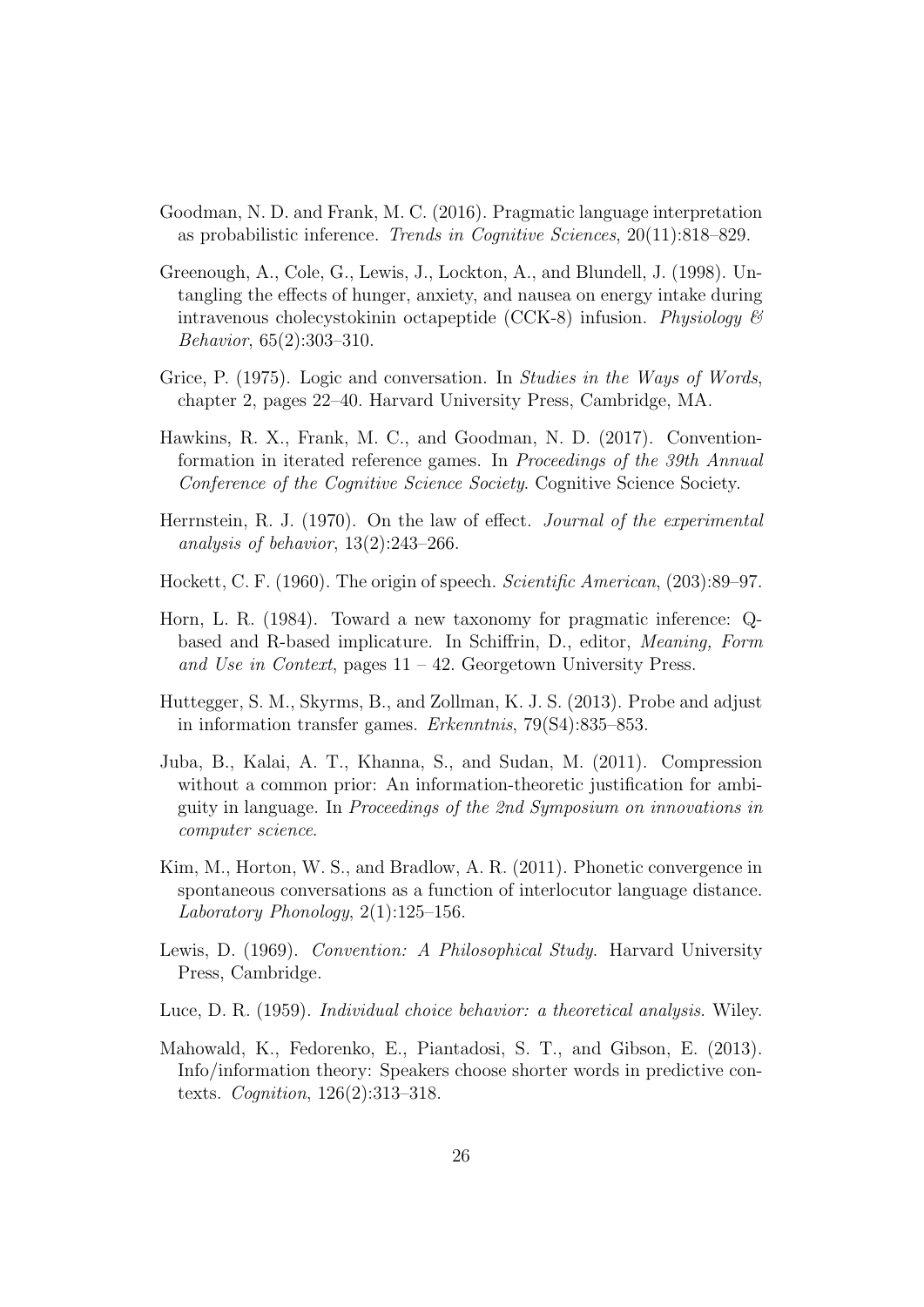- <span id="page-26-11"></span>Mehta, J., Starmer, C., and Sugden, R. (1994). Focal points in pure coordination games: An experimental investigation. Theory and Decision, 36(2):163–185.
- <span id="page-26-12"></span>Metzing, C. and Brennan, S. E. (2003). When conceptual pacts are broken: Partner-specific effects on the comprehension of referring expressions. Journal of Memory and Language, 49(2):201–213.
- <span id="page-26-13"></span>Miller, G. A. (1951). Language and Communication. McGraw-Hill.
- <span id="page-26-5"></span>Motamedi, Y., Schouwstra, M., Smith, K., and Kirby, S. (2016). Linguistic structure emerges in the cultural evolution of artificial sign languages. In The Evolution of Language: Proceedings of the 11th International Conference.
- <span id="page-26-4"></span>O'Connor, C. (2014). The evolution of vagueness. *Erkenntnis*,  $79(54):707-$ 727.
- <span id="page-26-3"></span>O'Connor, C. (2015). Ambiguity is kinda good sometimes. Philosophy of Science, 82(1):pp. 110–121.
- <span id="page-26-6"></span>Piantadosi, S. T., Tily, H., and Gibson, E. (2011). Word lengths are optimized for efficient communication. Proceedings of the National Academy of Sciences, 108(9):3526–3529.
- <span id="page-26-1"></span>Piantadosi, S. T., Tily, H., and Gibson, E. (2012). The communicative function of ambiguity in language. Cognition, 122(3):280–291.
- <span id="page-26-7"></span>Pickering, M. J. and Ferreira, V. S. (2008). Structural priming: A critical review. Psychological Bulletin, 134(3):427–459.
- <span id="page-26-8"></span>Pickering, M. J. and Garrod, S. (2004). Toward a mechanistic psychology of dialogue. Behavioral and Brain Sciences, 27(02):169–226.
- <span id="page-26-9"></span>Reitter, D. and Moore, J. D. (2014). Alignment and task success in spoken dialogue. Journal of Memory and Language, 76:29–46.
- <span id="page-26-2"></span>van Rooij, R. and Sevenster, M. (2006). Different faces of risky speech. In Game Theory and Pragmatics. Springer.
- <span id="page-26-0"></span>Santana, C. (2014). Ambiguity in cooperative signaling. Philosophy of Science, 81(3):398–422.
- <span id="page-26-10"></span>Schelling, T. C. (1980). The Strategy of Conflict. Harvard University Press.